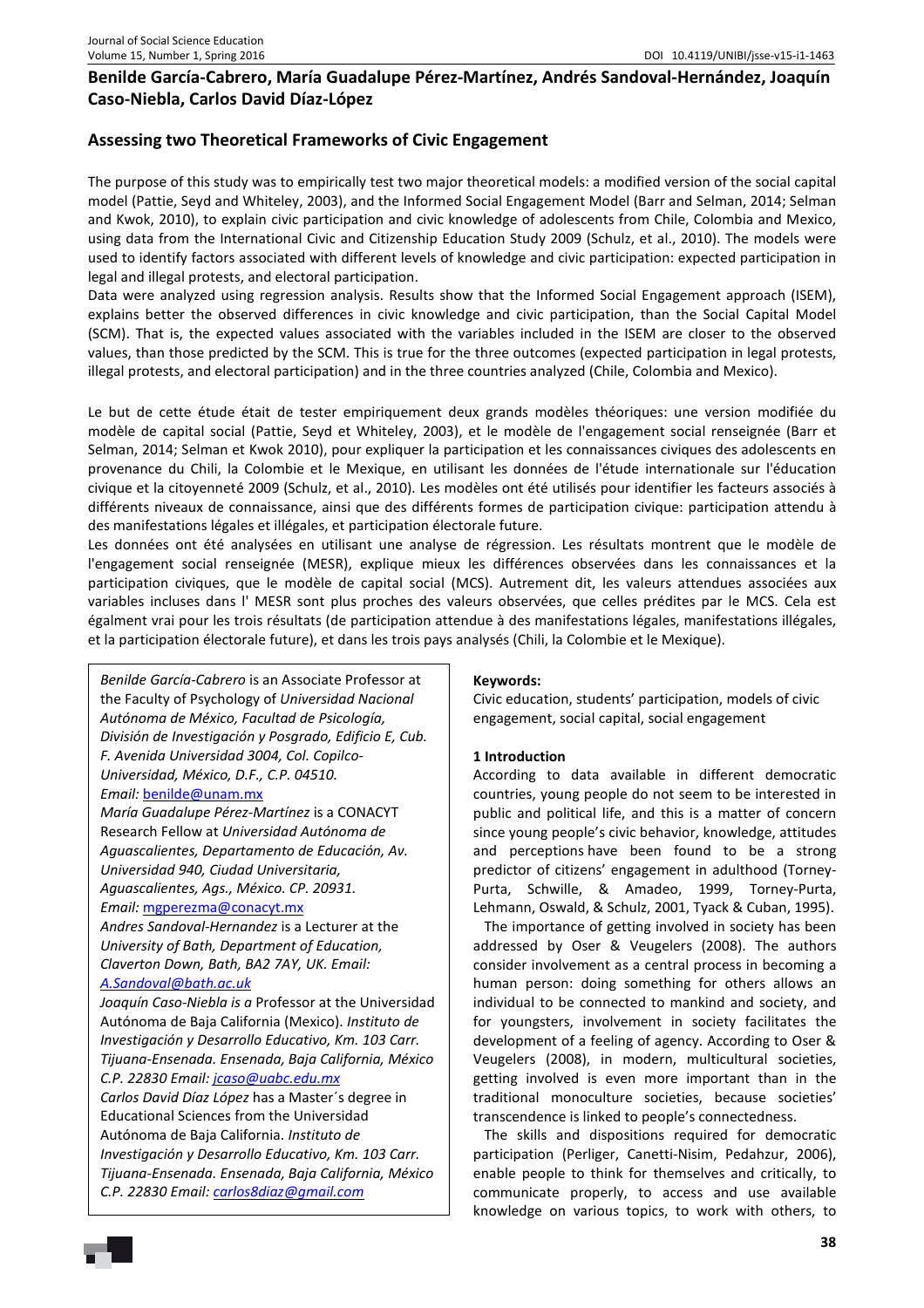understand the importance and mechanisms from such participation, and to understand and appreciate the differences that distinguish closed, totalitarian societies from open and democratic societies (Reimers and Reimers, 2005). These skills are learned and perfected in different social institutions: family, work, religious institutions and educational institutions (Reimers and Reimers, 2005).

It has been recognized that civic activism can be developed through different routes (Davies et al., 2013). However, fostering "a feeling of efficacy and ability to benefit from networks and individuals" (ibid, p. 6) has been pointed out as an important element to make "engagement a pleasant, and achievable reality" (ibid, p. 6).

Recent research on civic knowledge and civic engagement in schools has shown that civic participation is encouraged through class participation supported by constructivist practices. For example, Pritzker (2008) found that encouraging discussions about volunteering, increases the likelihood that students continue to participate in this type of community service. The author emphasizes that discussions allow students to become more aware of the need and value of their work, so this service can be viewed less as a charity and more like a moral or civic value. The authors point out that community service, considered as a civic duty is the only attitude that correlates significantly with the level of volunteer activity, as it allows the students to integrate it within a broader moral framework and to reflect on their future responsibilities in society.

Although civic knowledge does not necessarily lead to civic engagement, the two are interrelated (Galston, 2001). If students are well informed about the values and processes involved in democratic governments, it is more probable that they will participate in one way or another in political life (e.g. joining a political party, voting, organize civic initiatives in their communities).

The opposite also seems to be true; *ie* civic knowledge is the result of participation in civic life. In a study by Patrick (2002), the results showed that involving students in public policy analysis and decision making, is an effective way to develop their knowledge base and their willingness to participate in civic life.

In recent years, there has been a revival of interest in civic education in many Latinamerican countries; and in this sense, Colombia, Chile and Mexico's educational systems have made important efforts to promote initiatives related to the improvement of the quality of civic and citizenship education, particularly through different curriculum reforms that reveal different approaches to civic and citizenship education. In the following paragraphs we describe these differences.

In Colombia, the educational programme for Civic and Citizenship Education is focused on three competencies: *Coexistence and Peace, Participation and Democratic Accountability, and Plurality, Identity and Appreciation of Differences.* These are complemented by the cognitive, emotional, and communicative, competencies, which together form an integrated competence. Civic education

is taught from first grade to eleventh. Primary school includes children 6 to 10 years old (first to fifth grade); secondary school comprises children 11 to 14 years old, spanning from sixth to ninth grade, and high school (baccalaureate) includes children 15 to 16 years old (tenth and eleventh grades). One important feature of the Colombian Educational System is that teachers and principals, can decide together if Civic and Citizenship Education can be taught as a separate, or as a transversal subject, or rather adopt a mixed approach to teaching these contents.

In Mexico the subject Civic and Ethical Education is taught during the primary and secondary school years (9 years in total), and it comprises *three dimensions*. The first one is taught during the subject's scheduled time (from two to three hours a week); it covers the contents, and experiences lived that enable *ethical analysis about themselves, the values and responsibilities involved in their decisions; and finally the study of democracy*. The second comprises *the contribution of all subjects to the development of a civic and ethical reflection*, by establishing cross-links between subjects. The third refers to the school environment that gives meaning and enrich democratic behavior (coexistence, organization, rules, etc.), which can occur during everyday school experiences. The main purpose of the Mexican programme is to promote the ethical, personal, and citizenship development of students, through the following skills that will gradually move from the personal realms to those of participation and social interaction: 1) Knowledge and Self-care, 2) Self-Regulation and Responsible use of Freedom, 3) Respect and appreciation of diversity, 4) Sense of belonging to the community, the nation and humanity, 5) Management and Conflict Resolution, 6) Social and Political Participation, 7) Attachment to legality and sense of justice, and 8) Understanding and appreciation for democracy.

In Chile the central axis of Citizenship Education is aimed at students' development of the knowledge, skills and attitudes that are fundamental to participate actively and responsibly in a democratic society (Ministerio de Educación de Chile, 2012). These are approached through the subjects of History, Geography and Social Sciences, whose general purpose is to generate in students, a comprehensive view of social reality, both in historical and geographical terms, but also from the social sciences perspectives, in secondary and high school educational levels. Learning is divided into three main domains: 1) Society in Historical Perspective, 2) Geographic Area, and 3) Democracy and Development. The first two describe the progression of learning associated primarily with the disciplines of history and geography. The third one, Democracy and Development, comprises learning related to political coexistence and skills that favor a civic sense and active citizenship.

The three countries participated in the IEA International Civic and Citizenship Education Study (Schulz, et al., 2010). This study focuses on the ways in which 38 countries prepare young people to assume their roles as citizens of a modern society (Schulz,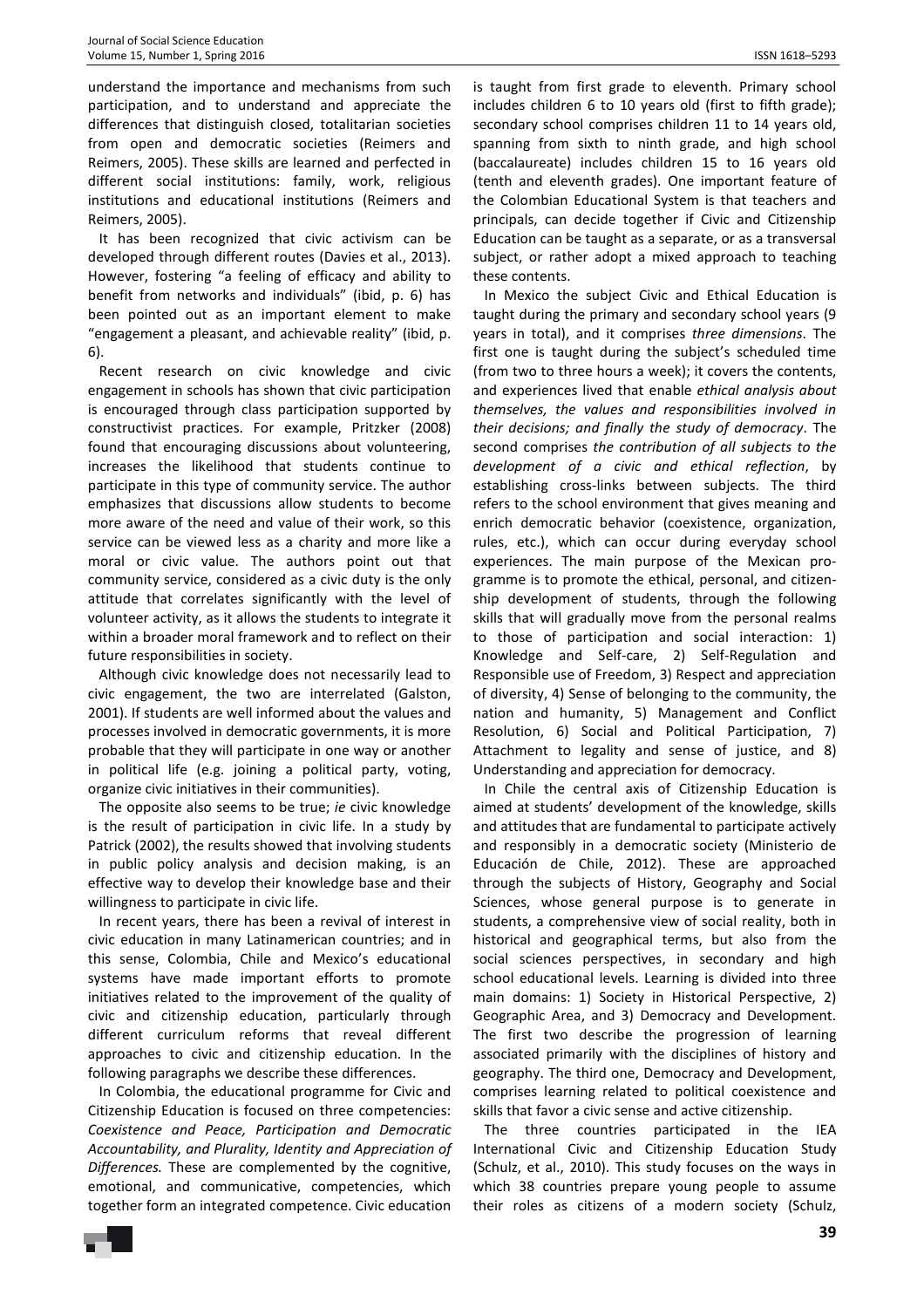Fraillon, Ainley, Kerr & Losito, 2010). It evaluates civic as well as citizen education; the first one conceived as the knowledge and understanding of formal institutions and processes of civic life, and the second, as the knowledge and understanding of opportunities for participation and engagement in both, civic acts and civil society. The study also included regional modules, which focused on particular aspects of the civic and citizenship education of three geographical areas: Europe, Asia and Latin America. For example, in these modules, students answered questions regarding their attitudes towards authoritarianism in government, their feelings of empathy towards classmates, the frequency of discussions about civic issues at school, among other issues. In Latin America, more than 140 thousand eight graders from Chile, Colombia, Guatemala, México, Paraguay and Dominican Republic participated in the general study, as well as in the regional module.

Results in the knowledge test for the 38 countries involved in the general study revealed that Finland and Denmark were the countries with highest scores (576 both), and the three Latinamerican countries selected for this study: Chile, Colombia and México obtained 483, 462 and 452 points respectively. These results show an important gap in achievement for these countries in the realm of civic and citizenship education.

Reimers & Reimers (2005) argue that education for democratic citizenship education in Latin America is a new research topic, and is often based on little empirical evidence. It is our contention that at present, there is still a need to reflect more on the variables involved in determining civic and citizenship participation, especially if we consider the low rates of involvement in civic life of adult citizens in many countries, and particularly of young people. Also there is a need to develop models for researching and assessing civic engagement in order to analyze the complexity of youth civic involvement.

Although advances have been made in terms of developing more accurate measurement instruments and sophisticated approaches to the analysis of data, and despite the important role Large Scale Assessments (LSA) have had in advancing our understanding about factors associated to student outcomes, and the influence this kind of studies have had on informing public policy around the world, significant criticisms regarding their theoretical, methodological, and policy commitments have fuelled a prolific debate about its boundaries and potentials. Caro, Sandoval-Hernández and Lüdtke, (2014), argue that both proponents and detractors of the use of international surveys concur that there is a lack of theory in most of the analysis conducted with LSA data. The authors mention that most of the analyses conducted at present, have as its purpose the 'fishing for correlations', without fully understanding why or how it is expected the theoretical constructs involved are to be related.

In this context, the present study explored the possibilities of the Social Capital (Pattie, Seyd & Whiteley (2003), and the Informed Social Engagement Model (Barr et al, 2015, Barr & Selman, 2014, Selman & Kwok, 2010,)

to explain the differences in expected civic knowledge and participation of Chilean, Colombian and Mexican secondary school students (14-15 years old), according to the results obtained in the ICCS, 2009.

## **2 Description of the Theoretical Models 2.1 The Social Capital Model**

The theory of social capital has been shaped by various approaches. Bourdieu and Coleman are considered the founding theorists, since they introduced the term *capital* systematically for the first time simultaneously. In his definition of capital, Bourdieu (1983) refers to the economic expression of capital (see Marx, et al, 1967). The capital is considered as the existing backlog in material form. The accumulation work itself is time consuming but it is worth the effort, because the capital produced by this work is beneficial and even grows while reproducing.

Consequently, social capital is a type of capital that is derived and can be said to be inherent in the maintenance of social relations and provides useful support when needed. Stable relationships generate honor and reputation among its members, and become thus effective vehicles to build and maintain trust between them (Bourdieu, 1984). Being a member of a group provides security and status; the relationships between group members are based in material and or symbolic exchanges. These exchanges reinforce existing relationships and can be used to provide social warranty or to be or institutionalized.

 Coleman (1985) introduced the concept of social capital in the context of the theory of rational choice. He argued that social interdependence arises between people, because they are interested in events and resources controlled by others with the intention of maximizing their utility, rationally choosing the best solution for them. The establishment of permanent social relationships, such as relations of authority or trust, results in acts of exchange and transfer of control (Coleman, 1985). For Coleman, social capital remains optimally in relationships based on mutual trust or authority. Both create family networks and appropriable social organizations. The relations are characterized by the potential of information and current standards. Both concepts define social capital as a property of social relations, as resources in a social network that exists not only between close relationships, but also among the most distant or weak.

 Putnam developed his concept of social capital after Coleman's (1985) idea that social networks are invaluable for individuals. Putnam defined *social capital as social networks that enable collaboration among individuals more effectively*; *social capital is a resource for both individuals and societies*. Trust and norms of reciprocity, two basic aspects of social capital, arise from networks Putnam argues that the existence of social capital allows the actors to act more effectively to achieve collective goals (Putnam, 1995). Under this idea, social capital is important for political stability, effectiveness and economic development. Putnam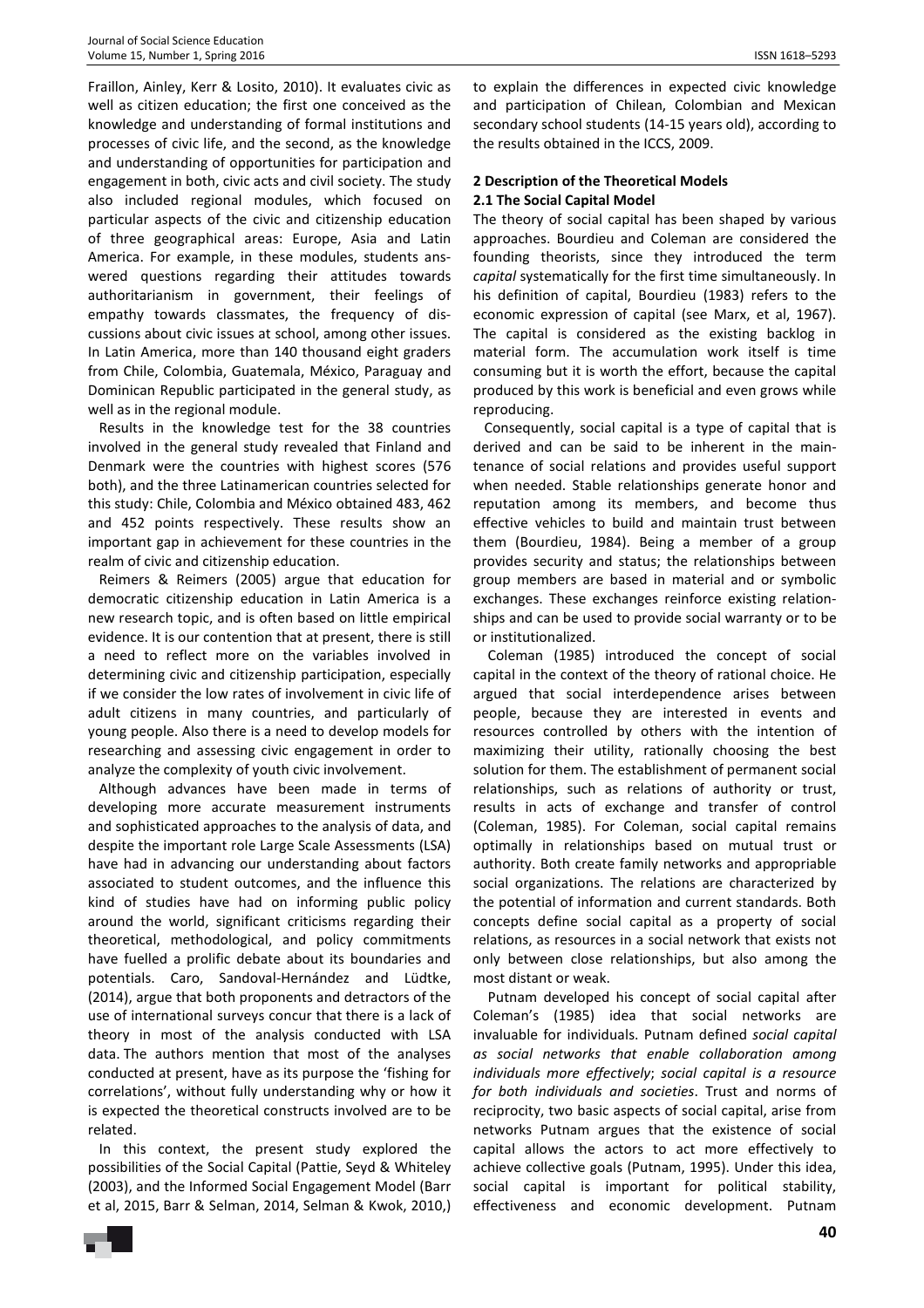analyzes the impact of social capital at the macro level of countries and regions (Krätke 2001), and deals with the impact of social capital in politics and in society as a whole.

According to Putnam, social capital persists if confidence prevails in relationships. The trust itself is generated in networks of civic engagement and through norms of reciprocity. Trust is very important in civic life (Putnam & Goss, 2001; Putnam, 2000). The higher the level of trust in a community, the greater the likelihood of cooperation; cooperation itself builds trust. Social trust in a complex modern environment can grow from two closely related sources: norms of reciprocity and networks of civic engagement (Putnam 1993). The uses and contradicions of the model of Social Capital, have recently been revised by O'Kane (2015), concluding that the foundational concepts of this theoretical model (trust and connectedness), are highly relevant to understand the way in which society behaves when forced to cope with health catrastophes, particularly with epidemic diseases.

### **2.1.1** *Civic Activism* **as a Model of Social Capital**

Pattie, Seyd and Whiteley (2003) developed a model of civic engagement or political activism, based on Putnam's social capital thesis. In this model, they posited that Civic Activism is positively correlated to: trust in other people and institutions (T), Membership in groups (M), Networks of civic engagement (N), Years people have lived in the current address (Y), and whether people have family living nearby (F). In the model it is also asserted that Civic activism is negatively influenced by the hours people spend watching TV (TV).

The model was represented as:  $A = T + M + N - TV + Y +$ F. They used information collected from the Citizen Audit survey that took place during 2000-2001 in the United Kingdom to test it.<sup>i</sup> Civic Activism (A) was measured through asking people whether in the previous 12 months they had "undertaken any of a series of different forms of action aimed at influencing rules, laws or policies" (Pattie et al., 2003, p. 446). Civic activism was unfolded in three dimensions: individualistic activism; contact activism; and collective activism. *Individualistic activism* comprised actions such as: donating money to an organisation; boycotting a product; buying a product for ethical reasons; among others. *Contact activism* included actions that entail getting in touch with a public official, a politician, the media, an organisation, and a solicitor. *Collective activism*, embraced the following actions: participated in a public demonstration; attended a political meeting; participated in an illegal protest; formed a group of like-minded people.

Trust was a two-fold construct: 1) trust in others, meaning trust in people they are in contact with; and, 2) trust in institutions (political and non political institutions). *Trust in others* required respondents to focus on people with whom they have contact with, and indicate if they the level in which they could be trusted, helpful, and fair. It is important to highlight that they formulated these questions regarding people with whom the

respondents have contact with, since they assume that "trust is only meaningful where some form of reciprocal action is expected" (Pattie et al., 2003, p. 455). *Trust in institutions* was measured through asking the respondents to indicate their level of trust in political institutions (government, House of Commons, politicians, and local government), and state non-political institutions (police, courts and civil service).

Membership in groups (M) and Networks of civic engagement (N) are variables related to social activity. *Membership in groups* was measured through asking respondents whether in the last 12 months they had participated in formal groups such as a Youth Organisation or an Environmental Organisation. *Networks of civic engagement or informal networks* was measured through asking respondents to indicate if they belonged to an informal network of friends or acquaintances with whom they have contact on a regular basis, such as Pub Quiz Team, Book Reading Group, Parent and Toddler group, Child Care group.

The variables regarding the length of time people have lived in current address (Y) and whether they have family leaving nearby (F), were added to Putnam's model, since the authors argue that "…those who are settled in an area should also have more opportunity to build social capital than those who are recent arrivals" (Pattie et al., 2003, p. 445). These variables measure social embeddedness in the local community.

The length of television watching time is claimed to influence negatively political activism, since social capital requires building community life, and watching television is generally an activity carried out individually, therefore, it seems to threaten social capital. The authors included two questions, one focused on the hours of television watched on average weekday, and the other on weekends.

In testing the model, Pattie et al. (2003) found that: a) participation in voluntary organisations and informal networks were highly significantly correlated to civic activism; b) trust was not present in the model, only trust in others was significant, but negatively signed with respect to two types of civic activism –contact and collective ("the more people trust in others, the less likely they are to contact officials or to participate in collective action" (Pattie et al., 2003, p. 457)"; c) watching television was only significant and negatively correlated with respect to individualistic activism, but it was not associated with contact or collective activism; d) embededness was not related to civic activism, only the length of time living in the current address influenced positively people's participation in individualistic civic action and with respect to family members leaving nearby, only was associated to contact activism.

### **1.2 The Informed Social Engagement Model (ISEM)**

The ISEM (Selman, 2003, Barr & Selman, 2014), considers that students who are taught to think critically and reflectively about history, civic issues and ethics, will be better equipped to deal with analogous incidents, both in school and in society. The authors of this model contend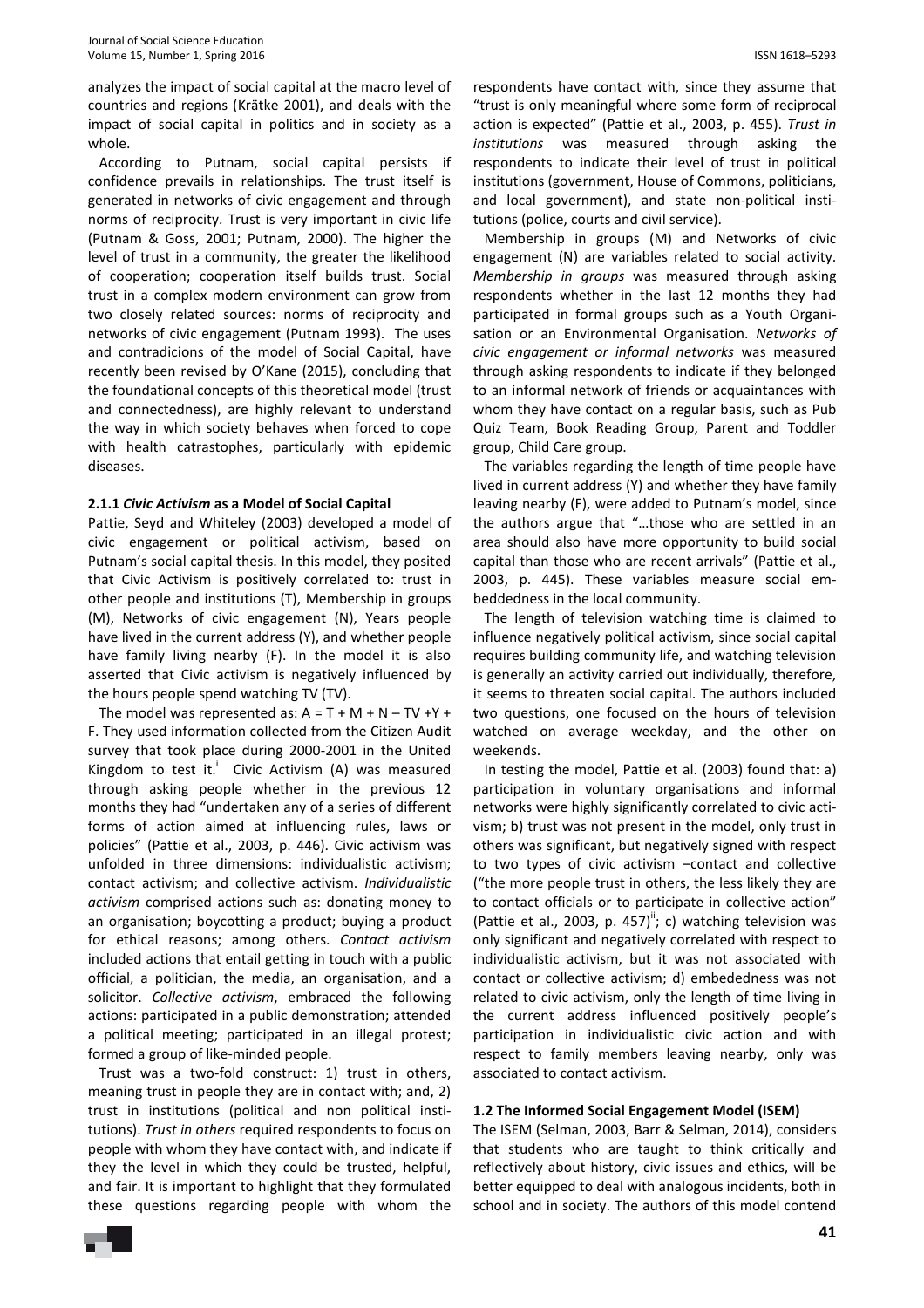that informed social reflection is derived from the intersection of civic orientation, ethical awareness and historical understanding. Selman & Kwok (2010), postulate that students' civic, historical and ethical interpretations of the social world interweave and enrich each other, and thus, influence or hinders motivation for civic engagement. The informed social reflection framework considered as the epistemological foundation of the ISEM (Selman and Kwok, 2010), postulates that students' civic, historical and ethical interpretations of the social world interweave and enrich each other, and thus, influence or hinders motivation for civic engagement."

The informed social reflection framework helps to clarify three important situations in psychological science: 1) the opposition between cognition and affects as determinants of moral actions, 2) the dilemma of teaching civic engagement in terms of either or both: understanding and acting as ethical citizen, and, 3) the possibility of informed social reflection as integrating the ontogeny of civic orientation, ethical awareness and historical understanding.

The informed social reflection construct has recently evolved into the "Informed Social Engagement" framework (Barr & Selman, 2014). The development of this framework is a work in progress, in which the main purpose is to integrate three competencies—analysis of evidence, capacity for empathy, and sense of agency with three epistemological content domain domains ethical, civic, and historic—in the assessment of *InformedSocial Engagement*, a construct the authors have identified as critical for the development of active and constructive citizens in a democratic society. The authors contend that expanding the scope of youth civic development research to include a focus on qualities of civic skills and dispositions, would enable an analysis of how citizens' actions are animated or inhibited (Galston, 2001; Galston, 2007; Putnam, 2000). Social Engagement results from the intersection of three different skills: a cognitive skill (Analysis of evidence), an emotional skill (Capacity for empathy), and a dispositional skill (Sense of agency). Social Engagement is demonstrated when students can critically analyze evidence, demonstrate capacity for argumentation, demonstrate concern for safety, rules, social relationships and collective actions, show concern for the well being of others, not only for those they share values with, but for those considered as different, show disposition towards affirmative actions, and can lead protest against injustice, discrimination and other social problems.

Barr & Selman (2014) argue that in order to become socially engaged citizens in a democratic society, youth must be able to: 1) analyze information from different sources and make informed decisions using critical judgment, 2) care for their wellbeing and that of others, known and unknown, and 3) feel capable of and motivated to address issues affecting their own and others' lives According to the ISEM, youngsters must develop the following competencies:

a) *Analysis of Evidence*, a primarily "cognitive" skill referring to ways in which youth understand, critique, discuss, and synthesize multiple sources of data including contradictory information. This competency gives students a complex understanding of contextual reality, whether contemporary or historical, and affects the degree to which they make informed decisions when addressing social issues. Analysis of evidence is focused on how students: 1) analyze multiple sources of information, either supplied or needed, weighing their strengths andlimitations, 2) synthesize the evidence while considering individual, group, and system level causes and contexts underlying intergroup conflicto, and 3) make informed decisions based on these evidence.

b) *Capacity for Empathy*, a primarily "emotional" skill referring to ways in which youth feel motivated to consider and protect the wellbeing of actors, known and unknown, similar or dissimilar in identity and values, representing different positions in a given situation or conflict. Their capacity for empathy affects the scope of their universe of moral responsibility, or the people whose wellbeing they are willing to protect when considering social problems. Capacity for empathy is focused on how students consider the perspectives and wellbeing of a greater number of (individual or group) actors, including 1) the self, 2) one's social circle, and finally 3) individuals perceived as different, including groups they may not identify with or even hold in some disregard.

c) *Sense of Agency*.Sense of Agency, is defined primarily as a "disposition" toward action referring to ways in which students understand: 1) the range of opportunities for involvement in relation to social and civic matters, 2) the potential to effect change, and 3) the quality of different strategies they imagine using to most adequately address a given social problem. Students' sense of agency affects the quantity and quality of their civic participation. Sense of agency comprises how students consider ways in which actions taken, could address a given intergroup problem and develop potential barriers to achieving the action's aims, intergroup conflict, why they would use those strategies, and potential obstacles to effectiveness.

## **3 The ICCS**

The Civic and Citizenship Education Study (Schulz, et al., 2010) encompasses both civic and citizenship education, the first one understood as the *knowledge and understanding of formal institutions and processes of civic life*, and the second one, as the *knowledge and understanding of opportunities for participation and engagement in both civic acts and civil society.* 

The ICCS is based on the premise that the learning opportunities provided to young people have the potential to influence their current and future interests and behavior. The ICCS considers that preparing students for citizenship roles involves helping them to develop relevant knowledge and understanding, and promote positive attitudes towards being a citizen and participate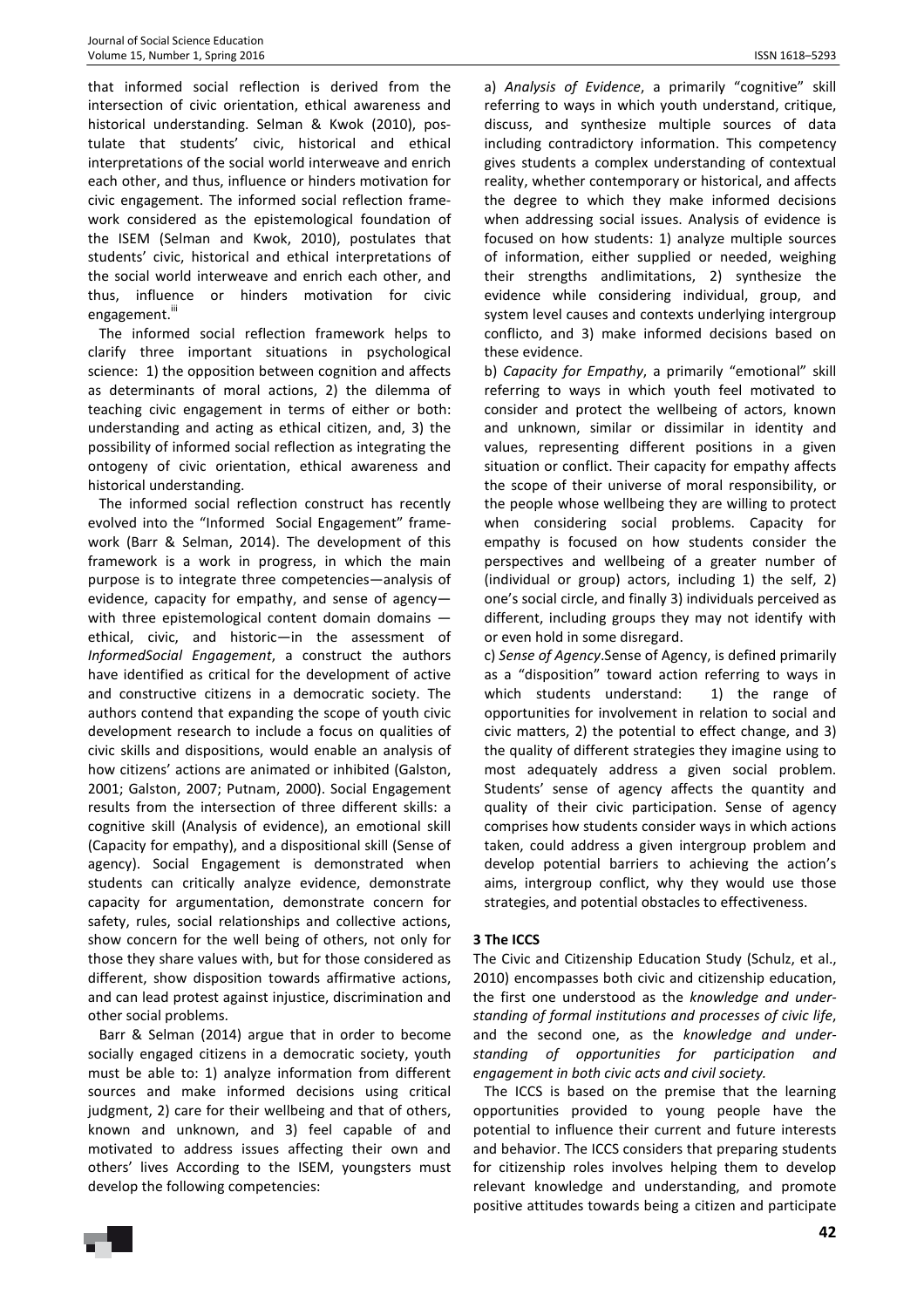in activities related to civic and citizenship education (Schulz, Fraillon, Ainley, Losito, & Kerr, 2008).

ICCS 2009 was designed to report students' achievement through a test of conceptual knowledge and understandings, student's dispositions and attitudes related to civic and citizenship education. The evaluation of 2009 was conducted in 38 countries by the International Association for the Evaluation of Educational Achievement (IEA).

The ICCS's student population comprised students in Grade 8. The samples were designed as two-stage cluster samples: first stage sampled schools within each country, then within each school, an entire class from the target grade was sampled randomly, and all students were surveyed. Teachers' population comprised all who taught regular school subjects in the target grade; up to 15 teachers were selected randomly in each school; when schools had 20 or fewer teachers at the target grade, all teachers were invited to participate in the survey.

Data used in this study pertain to the Chilean, Colombia and Mexican effective samples. The Chilean sample included 5,192 students and 177 schools. The Colombian sample was composed of 6,204 students and 196 schools. The Mexican effective sample included 215 schools and 6,576 students.

As is common in studies of adolescent political behavior (Pritzker, 2008), the ICCS used current and intended political behavior as outcomes, therefore these constituted the basis to compare the three countries selected in this study, in terms of their adolescents' knowledge and future political participation.

### **3 Research purpose**

The main purpose of this work was to empirically test the two theoretical models described above using data from ICCS 2009. As we analyzed the data through regression models, we used the  $R^2$  coefficients (see the Methods section below) to evaluate which model fits better the empirical data obtained by ICCS for each of the analyzed countries.

In other words, our main hypothesis was that one of the models (either ISEM or SCM) would explain better the differences in civic engament observed in 8th grade students. We used data from Mexico, Chile and Colombia as a means to improve the roboustness of our results.

### **4 Method**

In order to test our hypothesis we initially used data from the ICCS 2009 to operationalize the theoretical concepts postulated by the SCM and the ISEM (See Appendix 5). Then, we ran separate cluster robust OLS regression models for each country, for each model and for each outcome variable. All analyses were conducted using the IDB Analyzer (IEA, 2015), which is a software especially designed to account for the ICCS complex sample and assessment design.

## **4.1 The Social Capital Model independent variables**

As we mentioned above, the SCM comprises three main constructs: trust, social activity, and social emeddedness

in the local community. Trust and social activity constructs were divided into different dimensions. The first one, into: a) trust in others; b) trust in political institutions; and, c) trust in non-political institutions. Social activity was divided into: group membership and informal networks. In addition to these constructs, Pattie et al. (2003) included television watching as a variable that illustrated individual activities that could hinder social capital. Based on this, we first identified ICCS items related to each construct and dimension (see Appendix 1). In this process, we decided to add an additional dimension to the social capital construct: students' civic partiiption, since we considered that participating in school civic activities could contribute to define this construct better. With respect to television watching, we decided to divide this construct into two variables: watching television for enjoyment, and watching television to be informed, since we considered that these variable could have different effects on civic participation and knowledge (the first one a negative effect, while the second, a positive effect).

After having done this, we applied factor analysis, using principal axis factoring and varimax rotation with Kaiser normalization, in order to test if the variables were grouped as expected. With respect to Trust variables, we found that all items were grouped into only one component (see Appendix 2), as a consequence, we decided to use the ICCS constructed variable "Trust in Institutions" (INTRUST) as the independent variable to measure this construct.

With respect to social activity, four components emerged from factor analysis (see Appendix 3). The first factor, related to students' participation in school (SCHPART); the second one, participation in formal organizations (PARINFORG); the third one, political discussions with family and friends; and, the last factor (POLDISC), participation in voluntary activities (PARVOLAC). The third factor, was already a variable constructed in ICCS: Students' discussion of political and social issues outside of school (POLDISC). The rest of the variables where constructed applying the same methods used in the ICCS (IRT WLE scores with a mean of 50 and a standard deviation of 10 for equally weighted countries).

To sum up, the independent variables that we included in the SCM were:

- a) INTRUST: Trust in institutions
- b) SCHPART: Students' participation in school
- c) PARINFORG: Participation in formal
- organizations

d) POLDISC: Political discussions with family and friends

e) PARVOLAC: Participation in voluntary activities (VLNPARTR). The third factor, was already a variable constructed in ICCS: Students' discussion of political and social issues outside of school (POLDISC).

- f) TVENJOY: Watching television for enjoyment
- g) TVINFOR: Watching television to be informed
- h) FAMSTRUC: Family structure index.<sup>iv</sup>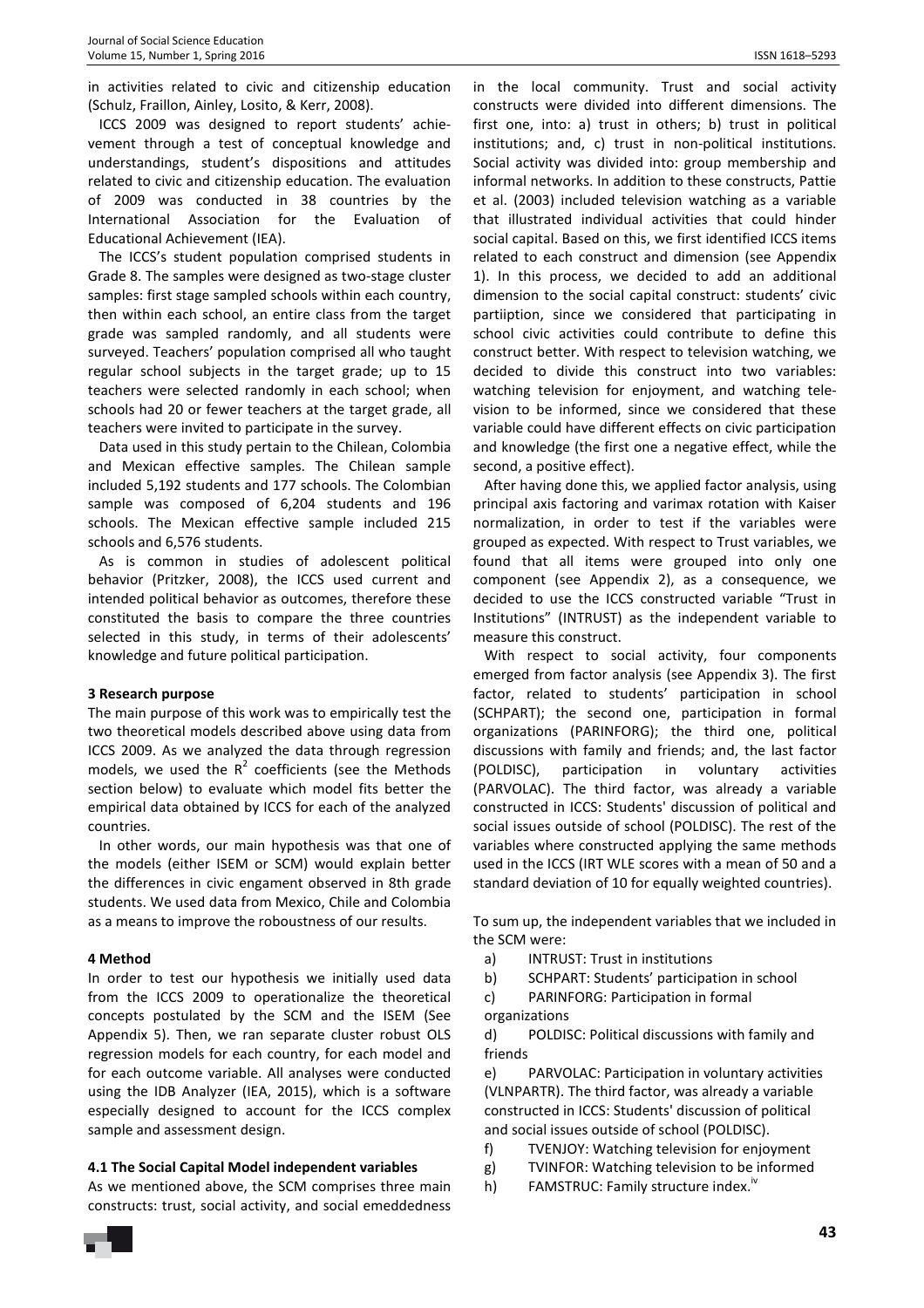# **4.2 The Informed Social Engagement Model independent variables**

As we mentioned above, the ISEM comprises three main constructs: analysis of evidence, capacity for empathy and sense of agency. As with the SCM, we first identified ICCS items related to each construct (see Appendix 4). With respect to analysis of evidence, we identified three indexes relevant to this construct: students' discussion of political and social issues outside of school (POLDISC), and students' support for democratic values (DEMVAL). We identified six indexes related to capacity for empathy: students' personal experience of physical and verbal aggression at school (EXPAGG); student feelings of empathy towards classmates (EMPATH); students' attitudes towards equal rights for all ethnic/racial groups (ETHRGHT); students' attitudes towards equal rights for immigrants (IMMRGHT); student attitudes towards neighbourhood diversity (ATTDIFF); students' attitudes towards gender equality (GENEQL). In this construct we created an additional index: student's attitudes towards homosexual orientations (PROGAY). Finally, we selected four indexes in relation to the sense of agency construct: students' expected future informal political participation (INFPART); students' perceptions of the value of participation at school (VALPARTS); Students' sense of internal political efficacy (INPOLEF); and students' citizenship self-efficacy (CITEFF).

## **4.2 Control variables**

For both models, we included the following control variables: a) gender of student (SGENDER); b) national index of socio-economic background (NISB); and, c) expected education (SISCED).

# **4.3 Results**

Our results show that for the outcomes of expected participation and civic knowledge the ISEM fit data better than the SCM in all countries: for students' expected participation in legal protests, the proportion of variance explained  $(R^2)$  by the ISEM, ranges from 0.37 to 0.39, while the SCM only explains among 13 and 18% of the variance; with respect to the students' expected participation in illegal protests the  $R^2$  coefficients ranged

between 0.12 and 0.20 for the ISEM versus 0.03 and 0.07 for the SCM; in electoral participation ISEM  $R^2$ coefficients ranged from 0.26 to 0.29, while in SCM from 0.12 to 0.20; finally, with respect to civic knowledge,  $R^2$ coefficients ranged between 0.33 and 0.42 for the ISEM, versus 0.21 and 0.32 in the SCM.

From these results we can also argue that both models are better for predicting expected participation in legal protests, expected electoral partipation and civic knowledge, than for predicting expected participation in illegal protests.

For the SCM, the variable most strongly, and positively, associated to expected participation in legal protests and electoral participation was trust in institutions (INTRUST, see Tables 1 and 2). This confirms the importance of trust highlighted in the Social Capital theory for enhancing civic activism or civic engagement. With respect to civic knowledge we found different patterns, for example, trust in institutions and participation in formal organizations, had a negative influence on civic knowledge.

For the ISEM, in predicting students' expected participation in legal protests, the most important variables were: the students' expected future informal political partipation and students' citizenship sense of self-efficacy (see Table 5). The expected outcome: participation in illegal protests established the strongest associations with the students' expected future informal political partipation, and it was also an important predictor (positively associated), together with the students' feelings of empathy towards classmates (negatively associated) (see Table 6). With respect to electoral participation, again the most important variables were: students' expected future informal political partipation and students' sense of internal political efficacy (see Table 7). In both cases, results point out the importance of building a sense of agency in students. Surprisingly, with respect to civic knowledge, the most important variable associated with it, was the capacity for empathy: particularly student's attitude towards gender equality. We also found out a negative influence of students' expected future informal political partipation for this outcome variable in all countries (see Table 8)**.**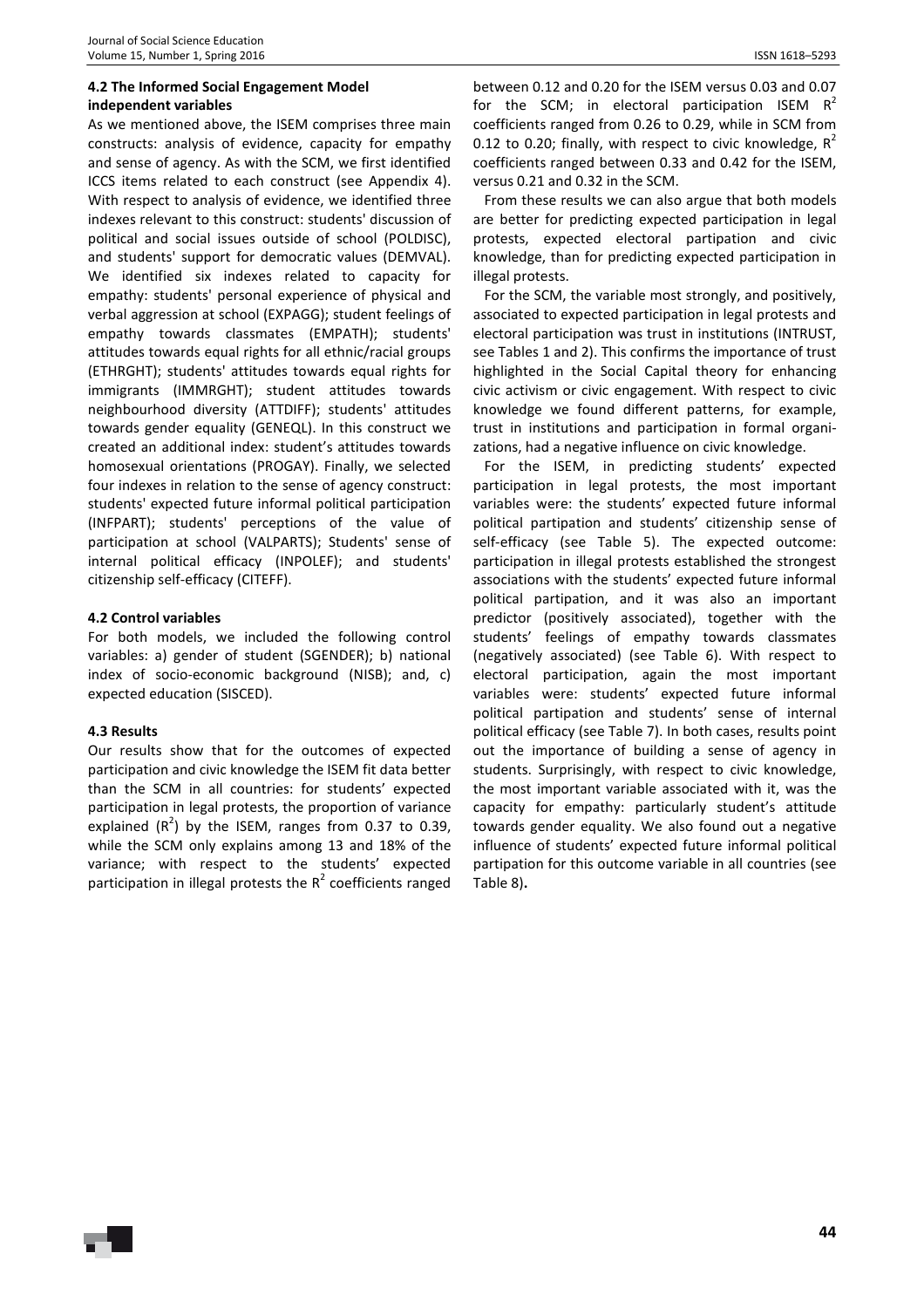|                  |        | <b>Chile</b> |      |      |         |                        | Colombia                     |                                       |         |        | Mexico  |      |
|------------------|--------|--------------|------|------|---------|------------------------|------------------------------|---------------------------------------|---------|--------|---------|------|
|                  | Coeff. |              | β    | s.e. | Coeff.  |                        | β                            | s.e.                                  | Coeff.  |        | β       | s.e. |
| (CONSTANT)       | 47.23  | $* *$        |      | 1.07 | 53.00   | $**$                   |                              | 1.06                                  | 50.07   | $**$   |         | 1.04 |
|                  |        |              |      |      |         |                        | Control variables            |                                       |         |        |         |      |
| <b>SGENDER</b>   | 0.66   |              | 0.03 | 0.38 | $-0.35$ |                        | $-0.02$                      | 0.31                                  | $-0.33$ |        | $-0.02$ | 0.29 |
| <b>NISB</b>      | 0.31   |              | 0.03 | 0.18 | 0.06    |                        | 0.01                         | 0.14                                  | 0.57    | $***$  | 0.06    | 0.19 |
| <b>SISCED</b>    | 0.79   | $* *$        | 0.06 | 0.26 | 0.29    |                        | 0.03                         | 0.18                                  | 0.45    | $**$   | 0.05    | 0.15 |
|                  |        |              |      |      |         |                        | <b>Trust in Institutions</b> |                                       |         |        |         |      |
| <b>INTRUST</b>   | 2.41   | $***$        | 0.22 | 0.21 | 2.28    | $***$                  | 0.26                         | 0.19                                  | 2.55    | $**$   | 0.26    | 0.18 |
|                  |        |              |      |      |         | <b>Social Activity</b> |                              |                                       |         |        |         |      |
| <b>SCHPART</b>   | 1.35   | $* *$        | 0.12 | 0.19 | 1.08    | $***$                  | 0.13                         | 0.18                                  | 0.60    | $**$   | 0.06    | 0.17 |
| <b>PARINFORG</b> | 0.06   |              | 0.00 | 0.19 | 0.60    | **                     | 0.07                         | 0.18                                  | 0.33    | $\ast$ | 0.03    | 0.16 |
| <b>POLDISC</b>   | 1.22   | $***$        | 0.11 | 0.19 | 0.93    | **                     | 0.11                         | 0.16                                  | 1.12    | $***$  | 0.10    | 0.16 |
| <b>PARVOLAC</b>  | 0.87   | $***$        | 0.08 | 0.19 | 0.47    | $***$                  | 0.06                         | 0.17                                  | 0.66    | $***$  | 0.06    | 0.17 |
|                  |        |              |      |      |         |                        | <b>Television watching</b>   |                                       |         |        |         |      |
| <b>TVENJOY</b>   | 0.11   |              | 0.01 | 0.15 | $-0.21$ |                        | $-0.03$                      | 0.12                                  | $-0.10$ |        | $-0.01$ | 0.14 |
| <b>TVINFOR</b>   | 0.92   | $\ast$       | 0.09 | 0.18 | 0.45    | $\ast$                 | 0.05                         | 0.15                                  | 0.54    | $\ast$ | 0.06    | 0.13 |
|                  |        |              |      |      |         |                        |                              | Social embededness / Family Structure |         |        |         |      |
| <b>FAMSTRUC</b>  | 0.09   |              | 0.00 | 0.33 | $-0.10$ |                        | $-0.01$                      | 0.20                                  | 0.48    |        | 0.03    | 0.28 |
| $p \le 1.96$ *   | $R2 =$ |              | 0.14 |      | $R2 =$  |                        | 0.18                         |                                       | $R2 =$  |        | 0.13    |      |
| $p \leq 2.58$ ** |        |              |      |      |         |                        |                              |                                       |         |        |         |      |

## Table 1. Cluster robust OLS regression estimates of Expected Student Participation in Legal Protests. SCM

# Table 2. Cluster robust OLS regression estimates of Expected Student Participation in Illegal Protests. SCM

|                  |         |            | Chile                |      |                                       |                   | Colombia |      |         |             | Mexico  |      |
|------------------|---------|------------|----------------------|------|---------------------------------------|-------------------|----------|------|---------|-------------|---------|------|
|                  | Coeff.  |            | $\boldsymbol{\beta}$ | s.e. | Coeff.                                |                   | β        | s.e. | Coeff.  |             | β       | s.e. |
| (CONSTANT)       | 55.63   | $\ast\ast$ |                      | 1.05 | 53.65                                 | $\ast\ast$        |          | 1.53 | 56.07   | $**$        |         | 0.96 |
|                  |         |            |                      |      |                                       | Control variables |          |      |         |             |         |      |
| <b>SGENDER</b>   | $-1.68$ | $\ast\ast$ | $-0.09$              | 0.38 | $-1.60$                               | $\ast\ast$        | $-0.08$  | 0.43 | $-2.73$ | $\ast\ast$  | $-0.13$ | 0.33 |
| <b>NISB</b>      | $-0.70$ | $***$      | $-0.07$              | 0.21 | $-0.45$                               | $\ast$            | $-0.05$  | 0.19 | $-0.17$ |             | $-0.02$ | 0.18 |
| <b>SISCED</b>    | $-0.54$ | $\ast$     | $-0.05$              | 0.23 | $-0.41$                               |                   | $-0.04$  | 0.23 | $-0.62$ | $***$       | $-0.06$ | 0.17 |
|                  |         |            |                      |      | Trust in Institutions                 |                   |          |      |         |             |         |      |
| <b>INTRUST</b>   | 0.53    | $***$      | 0.05                 | 0.19 | 0.27                                  |                   | 0.03     | 0.19 | 1.67    | $\ast$<br>* | 0.16    | 0.15 |
|                  |         |            |                      |      |                                       | Social Activity   |          |      |         |             |         |      |
| <b>SCHPART</b>   | 0.51    | $***$      | 0.05                 | 0.16 | $-0.39$                               | $\ast$            | $-0.04$  | 0.18 | $-0.56$ | $***$       | $-0.05$ | 0.20 |
| <b>PARINFORG</b> | 0.83    | $***$      | 0.07                 | 0.23 | 0.89                                  | $***$             | 0.09     | 0.24 | 0.88    | $***$       | 0.08    | 0.21 |
| <b>POLDISC</b>   | $-0.08$ |            | $-0.01$              | 0.18 | $-0.14$                               |                   | $-0.02$  | 0.20 | 0.15    |             | 0.01    | 0.17 |
| <b>PARVOLAC</b>  | $-0.01$ |            | 0.00                 | 0.18 | 0.12                                  |                   | 0.01     | 0.19 | 0.38    |             | 0.03    | 0.21 |
|                  |         |            |                      |      | <b>Television watching</b>            |                   |          |      |         |             |         |      |
| <b>TVENJOY</b>   | 0.49    | $\ast$     | 0.06                 | 0.13 | $-0.08$                               |                   | $-0.01$  | 0.15 | 0.11    |             | 0.01    | 0.12 |
| <b>TVINFOR</b>   | $-0.51$ | *          | $-0.05$              | 0.18 | $-0.68$                               | *                 | $-0.06$  | 0.20 | $-0.59$ | $\ast$      | $-0.07$ | 0.14 |
|                  |         |            |                      |      | Social embededness / Family Structure |                   |          |      |         |             |         |      |
| <b>FAMSTRUC</b>  | $-0.21$ |            | $-0.01$              | 0.28 | 0.46                                  |                   | 0.03     | 0.25 | 0.18    |             | 0.01    | 0.29 |
| $p \le 1.96$ *   | $R2 =$  |            | 0.04                 |      | $R2 =$                                |                   | 0.03     |      | $R2 =$  |             | 0.07    |      |

**p ≤ 2.58 \*\***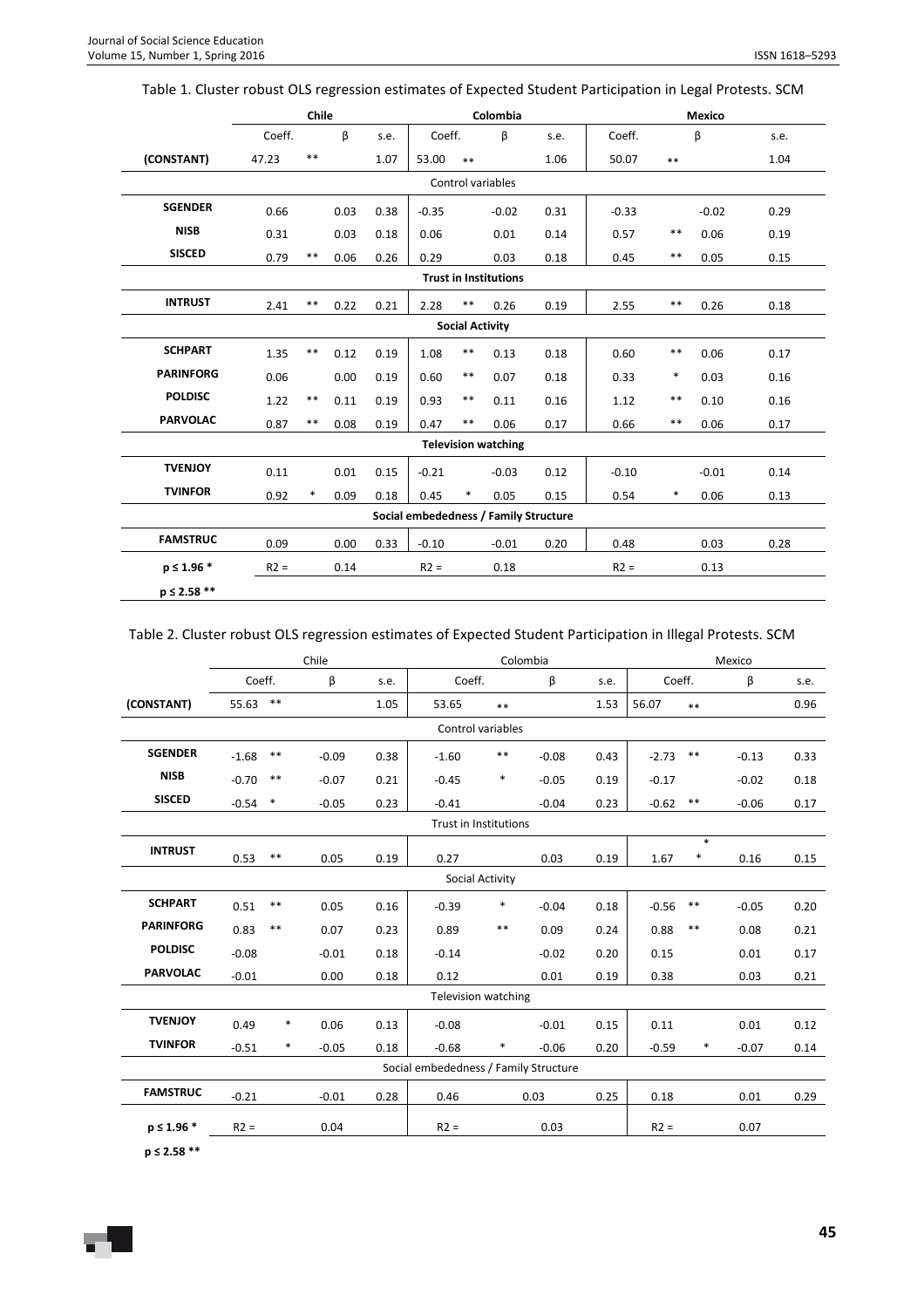|                  |         | Chile |         |      |                                       |        | Colombia |      |         |        | Mexico  |      |
|------------------|---------|-------|---------|------|---------------------------------------|--------|----------|------|---------|--------|---------|------|
|                  | Coeff.  |       | β       | s.e. | Coeff.                                |        | β        | s.e. | Coeff.  |        | β       | s.e. |
| (CONSTANT)       | 41.19   | $**$  |         | 1.17 | 49.56                                 | $**$   |          | 1.03 | 47.17   | $**$   |         | 0.92 |
|                  |         |       |         |      | Control variables                     |        |          |      |         |        |         |      |
| <b>SGENDER</b>   | $-0.20$ |       | $-0.01$ | 0.43 | $-0.30$                               |        | $-0.02$  | 0.36 | 0.55    |        | 0.03    | 0.29 |
| <b>NISB</b>      | 0.91    | $**$  | 0.07    | 0.21 | 0.39                                  | $\ast$ | 0.04     | 0.16 | 0.80    | $***$  | 0.09    | 0.17 |
| <b>SISCED</b>    | 0.96    | $**$  | 0.07    | 0.21 | 0.43                                  | $**$   | 0.04     | 0.15 | 1.05    | $* *$  | 0.12    | 0.16 |
|                  |         |       |         |      | Trust in Institutions                 |        |          |      |         |        |         |      |
| <b>INTRUST</b>   | 4.19    | $**$  | 0.33    | 0.22 | 2.30                                  | $***$  | 0.26     | 0.17 | 2.02    | $***$  | 0.22    | 0.16 |
|                  |         |       |         |      | Social Activity                       |        |          |      |         |        |         |      |
| <b>SCHPART</b>   | 1.13    | $* *$ | 0.09    | 0.24 | 0.89                                  | $***$  | 0.10     | 0.13 | 1.14    | $***$  | 0.12    | 0.16 |
| <b>PARINFORG</b> | 0.09    |       | 0.01    | 0.25 | $-0.01$                               |        | 0.00     | 0.15 | $-0.75$ | $* *$  | $-0.08$ | 0.18 |
| <b>POLDISC</b>   | 1.61    | $* *$ | 0.13    | 0.23 | 0.58                                  | $**$   | 0.07     | 0.13 | 0.55    | $* *$  | 0.05    | 0.18 |
| <b>PARVOLAC</b>  | 0.10    |       | 0.01    | 0.20 | 0.16                                  |        | 0.02     | 0.14 | 0.21    |        | 0.02    | 0.14 |
|                  |         |       |         |      | <b>Television watching</b>            |        |          |      |         |        |         |      |
| <b>TVENJOY</b>   | $-0.08$ |       | $-0.01$ | 0.18 | $-0.05$                               |        | $-0.01$  | 0.13 | 0.02    |        | 0.00    | 0.13 |
| <b>TVINFOR</b>   | 1.41    | *     | 0.11    | 0.20 | 0.82                                  | $\ast$ | 0.08     | 0.18 | 0.89    | $\ast$ | 0.11    | 0.13 |
|                  |         |       |         |      | Social embededness / Family Structure |        |          |      |         |        |         |      |
| <b>FAMSTRUC</b>  | 0.64    | $* *$ | 0.03    | 0.32 | $-0.01$                               |        | 0.00     | 0.17 | 0.02    |        | 0.00    | 0.26 |
| $p \le 1.96$ *   | $R2 =$  |       | 0.20    |      | $R2 =$                                |        | 0.13     |      | $R2 =$  |        | 0.12    |      |

# Table 3. Cluster robust OLS regression estimates of Expected Student Electoral Participation. SCM

**p ≤ 2.58 \*\*** 

## Table 4. Cluster robust OLS regression estimates of Civic Knowledge. SCM

|                  |          |            | Chile   |      |                                       |        | Colombia |      |          |        | <b>Mexico</b> |      |
|------------------|----------|------------|---------|------|---------------------------------------|--------|----------|------|----------|--------|---------------|------|
|                  | Coeff.   |            | β       | s.e. | Coeff.                                |        | β        | s.e. | Coeff.   |        | β             | s.e. |
| (CONSTANT)       | 356.72   | $**$       |         | 9.97 | 396.55                                | $**$   |          | 9.41 | 352.52   | $**$   |               | 7.52 |
|                  |          |            |         |      | Control variables                     |        |          |      |          |        |               |      |
| <b>SGENDER</b>   | 6.78     |            | 0.04    | 3.55 | 3.33                                  |        | 0.02     | 3.70 | 18.12    | $***$  | 0.11          | 2.32 |
| <b>NISB</b>      | 25.59    | $***$      | 0.30    | 2.19 | 17.74                                 | $***$  | 0.23     | 1.86 | 17.79    | **     | 0.22          | 1.99 |
| <b>SISCED</b>    | 22.61    | $***$      | 0.23    | 1.65 | 9.20                                  | **     | 0.10     | 1.51 | 16.94    | $***$  | 0.22          | 1.18 |
|                  |          |            |         |      | <b>Trust in Institutions</b>          |        |          |      |          |        |               |      |
| <b>INTRUST</b>   | $-9.82$  | $* *$      | $-0.11$ | 1.43 | $-11.13$                              | **     | $-0.14$  | 1.49 | $-13.24$ | $***$  | $-0.17$       | 1.15 |
|                  |          |            |         |      | Social Activity                       |        |          |      |          |        |               |      |
| <b>SCHPART</b>   | 8.16     | $\ast\ast$ | 0.09    | 1.43 | 17.48                                 | $***$  | 0.23     | 1.44 | 7.60     | $***$  | 0.09          | 1.35 |
| <b>PARINFORG</b> | $-15.48$ | $***$      | $-0.15$ | 1.68 | $-14.82$                              | **     | $-0.20$  | 1.79 | $-11.15$ | $***$  | $-0.14$       | 1.70 |
| <b>POLDISC</b>   | 7.03     | $***$      | 0.08    | 1.62 | $-0.32$                               |        | 0.00     | 1.25 | $-0.88$  |        | $-0.01$       | 1.44 |
| <b>PARVOLAC</b>  | $-4.53$  | $***$      | $-0.05$ | 1.61 | $-4.64$                               | $* *$  | $-0.06$  | 1.59 | $-3.68$  | $* *$  | $-0.04$       | 1.31 |
|                  |          |            |         |      | <b>Television watching</b>            |        |          |      |          |        |               |      |
| <b>TVENJOY</b>   | 3.08     | $\ast\ast$ | 0.04    | 1.29 | 5.26                                  | $\ast$ | 0.08     | 1.46 | 4.60     | $\ast$ | 0.07          | 1.13 |
| <b>TVINFOR</b>   | 12.30    | $\ast$     | 0.14    | 1.35 | 5.64                                  | $\ast$ | 0.07     | 1.56 | 6.99     | $\ast$ | 0.10          | 1.18 |
|                  |          |            |         |      | Social embededness / Family Structure |        |          |      |          |        |               |      |
| <b>FAMSTRUC</b>  | $-0.85$  |            | $-0.01$ | 2.07 | 3.06                                  |        | 0.03     | 1.95 | 2.59     |        | 0.02          | 2.44 |
| $p \le 1.96$ *   | $R2 =$   |            | 0.32    |      | $R2 =$                                |        | 0.21     |      | $R2 =$   |        | 0.24          |      |
| $p \le 2.58$ **  |          |            |         |      |                                       |        |          |      |          |        |               |      |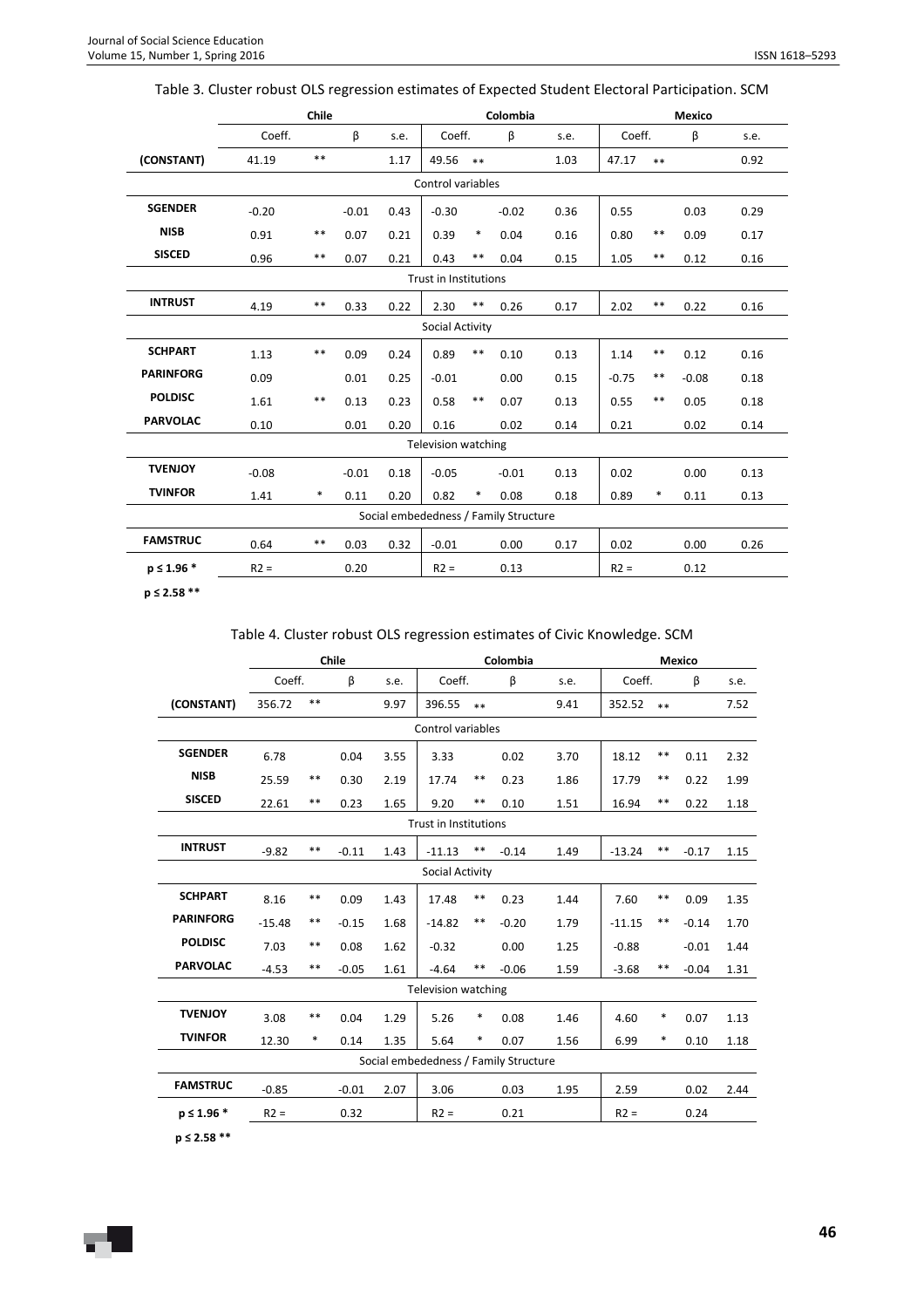# Table 5. Cluster robust OLS regression estimates of Expected Student Participation in Legal Protests. ISEM

|                 |         |        | Chile   |      |                      |        | Colombia |      |         |        | <b>Mexico</b> |      |
|-----------------|---------|--------|---------|------|----------------------|--------|----------|------|---------|--------|---------------|------|
|                 | Coeff.  |        | β       | s.e. | Coeff.               |        | β        | s.e. | Coeff.  |        | β             | s.e. |
| (CONSTANT)      | 48.48   | $**$   |         | 1.32 | 51.41                | $***$  |          | 1.44 | 48.79   | $***$  |               | 1.48 |
|                 |         |        |         |      | Control variables    |        |          |      |         |        |               |      |
| <b>SGENDER</b>  | 0.23    |        | 0.01    | 0.36 | $-0.57$              | $\ast$ | $-0.03$  | 0.24 | $-0.31$ |        | $-0.02$       | 0.27 |
| <b>NISB</b>     | $-0.16$ |        | $-0.01$ | 0.15 | $-0.05$              |        | $-0.01$  | 0.17 | 0.17    |        | 0.02          | 0.17 |
| <b>SISCED</b>   | $-0.12$ |        | $-0.01$ | 0.20 | 0.05                 |        | 0.00     | 0.17 | $-0.09$ |        | $-0.01$       | 0.13 |
|                 |         |        |         |      | Analyzis of evidence |        |          |      |         |        |               |      |
| <b>POLDISC</b>  | $-0.06$ |        | $-0.01$ | 0.14 | 0.16                 |        | 0.02     | 0.14 | 0.14    |        | 0.01          | 0.14 |
| PV CIV          | 0.01    | $***$  | 0.10    | 0.00 | 0.01                 | $***$  | 0.05     | 0.00 | 0.01    | $***$  | 0.08          | 0.00 |
| <b>DEMVAL</b>   | 0.98    | $***$  | 0.08    | 0.24 | 0.22                 |        | 0.02     | 0.16 | 0.32    | *      | 0.03          | 0.15 |
|                 |         |        |         |      | Capacity for Empathy |        |          |      |         |        |               |      |
| <b>EXPAGG</b>   | $-0.11$ |        | $-0.01$ | 0.17 | $-0.05$              |        | $-0.01$  | 0.15 | $-0.52$ | $***$  | $-0.05$       | 0.15 |
| <b>GENEQL</b>   | 0.45    | $\ast$ | 0.04    | 0.19 | 0.17                 |        | 0.02     | 0.20 | $-0.25$ |        | $-0.02$       | 0.29 |
| <b>EMPATH</b>   | $-0.54$ | $***$  | $-0.05$ | 0.21 | 0.02                 |        | 0.00     | 0.18 | $-0.05$ |        | 0.00          | 0.15 |
| <b>ETHRGHT</b>  | 0.15    |        | 0.01    | 0.19 | 0.16                 |        | 0.02     | 0.21 | 0.22    |        | 0.02          | 0.19 |
| <b>IMMRGHT</b>  | 0.00    |        | 0.00    | 0.20 | 0.75                 | $***$  | 0.08     | 0.19 | 0.40    | *      | 0.04          | 0.16 |
| <b>ATTDIFF</b>  | 0.42    | ∗      | 0.04    | 0.18 | 0.23                 |        | 0.03     | 0.15 | 0.24    |        | 0.02          | 0.16 |
| <b>PROGAY</b>   | 0.23    |        | 0.02    | 0.18 | $-0.21$              |        | $-0.02$  | 0.15 | $-0.16$ |        | $-0.02$       | 0.16 |
|                 |         |        |         |      | Sense of agency      |        |          |      |         |        |               |      |
| <b>INFPART</b>  | 3.88    | $\ast$ | 0.37    | 0.23 | 3.25                 | *      | 0.34     | 0.22 | 3.46    | *      | 0.34          | 0.20 |
| <b>VALPARTS</b> | 0.58    | $\ast$ | 0.05    | 0.21 | 0.55                 | *      | 0.06     | 0.20 | 0.54    | $\ast$ | 0.06          | 0.14 |
| <b>INPOLEF</b>  | 0.36    |        | 0.04    | 0.21 | 0.47                 | **     | 0.05     | 0.20 | 0.59    | ∗      | 0.06          | 0.17 |
| <b>CITEFF</b>   | 2.40    | $\ast$ | 0.22    | 0.23 | 2.28                 | $\ast$ | 0.26     | 0.23 | 2.62    | *      | 0.26          | 0.22 |
| $p \le 1.96$ *  | $R2 =$  |        | 0.38    |      | $R2 =$               |        | 0.39     |      | $R2 =$  |        | 0.37          |      |
| $p \le 2.58$ ** |         |        |         |      |                      |        |          |      |         |        |               |      |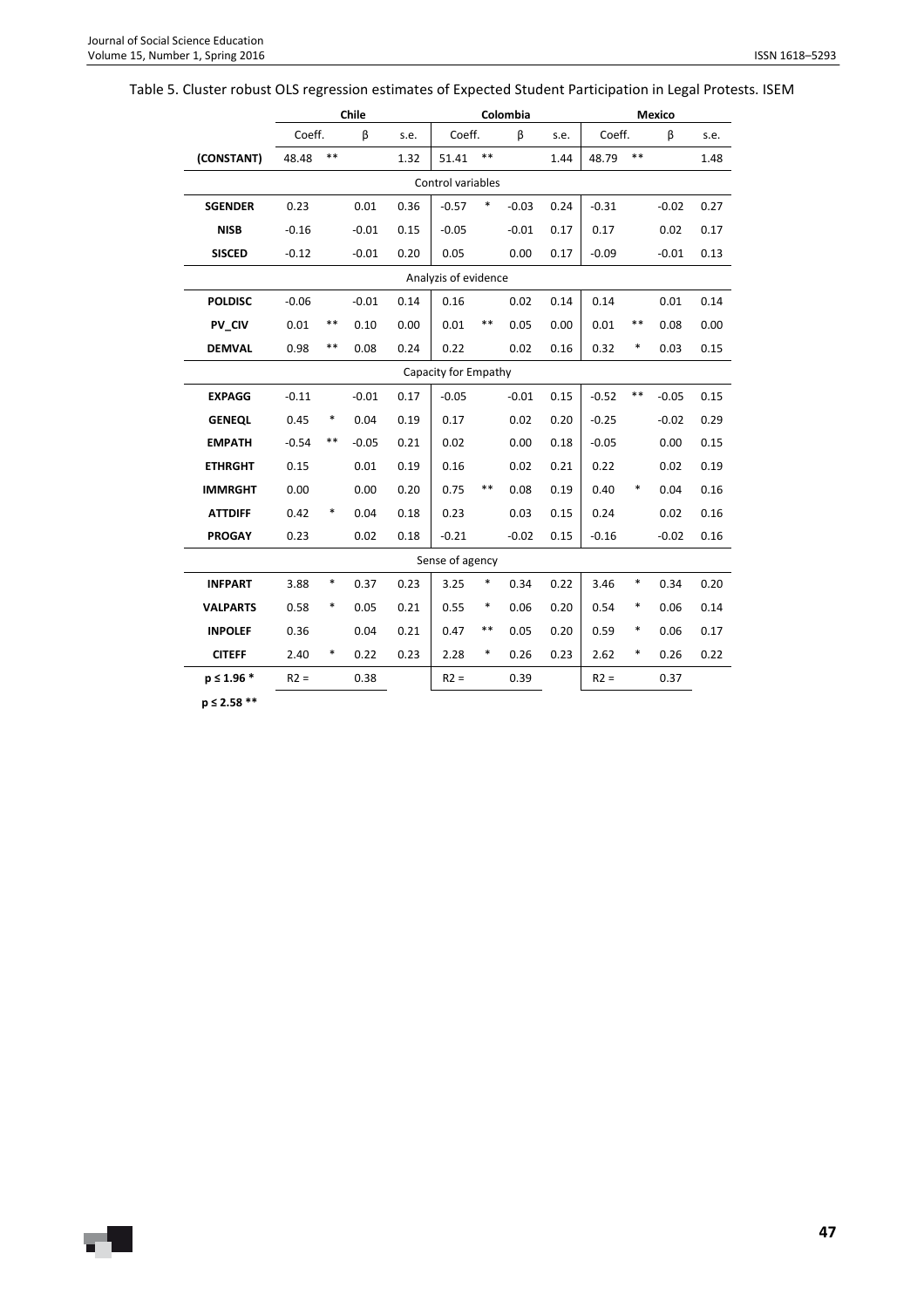# Table 6. Cluster robust OLS regression estimates of Expected Student Participation in Illegal Protests. ISEM

|                 |                      |       | Chile   |      |         |       | Colombia |      |         |        | <b>Mexico</b> |      |
|-----------------|----------------------|-------|---------|------|---------|-------|----------|------|---------|--------|---------------|------|
|                 | Coeff.               |       | β       | s.e. | Coeff.  |       | β        | s.e. | Coeff.  |        | β             | s.e. |
| (CONSTANT)      | 60.15                | **    |         | 1.18 | 58.49   | $**$  |          | 1.81 | 59.01   | $**$   |               | 1.76 |
|                 | Control variables    |       |         |      |         |       |          |      |         |        |               |      |
| <b>SGENDER</b>  | $-0.35$              |       | $-0.02$ | 0.40 | $-0.20$ |       | $-0.01$  | 0.38 | $-0.79$ | $\ast$ | $-0.04$       | 0.32 |
| <b>NISB</b>     | $-0.24$              |       | $-0.02$ | 0.17 | 0.06    |       | 0.01     | 0.17 | 0.14    |        | 0.01          | 0.15 |
| <b>SISCED</b>   | $-0.34$              | ∗     | $-0.03$ | 0.17 | $-0.08$ |       | $-0.01$  | 0.21 | $-0.18$ |        | $-0.02$       | 0.15 |
|                 | Analyzis of evidence |       |         |      |         |       |          |      |         |        |               |      |
| <b>POLDISC</b>  | $-0.36$              |       | $-0.04$ | 0.20 | $-0.34$ |       | $-0.04$  | 0.21 | $-0.30$ |        | $-0.03$       | 0.18 |
| PV CIV          | $-0.01$              | **    | $-0.10$ | 0.00 | $-0.02$ | $***$ | $-0.14$  | 0.00 | $-0.02$ | $***$  | $-0.12$       | 0.00 |
| <b>DEMVAL</b>   | 1.09                 | **    | 0.10    | 0.24 | 0.54    | *     | 0.05     | 0.26 | 0.37    |        | 0.04          | 0.19 |
|                 | Capacity for Empathy |       |         |      |         |       |          |      |         |        |               |      |
| <b>EXPAGG</b>   | $-0.12$              |       | $-0.01$ | 0.14 | $-0.21$ |       | $-0.02$  | 0.21 | $-0.20$ |        | $-0.02$       | 0.15 |
| <b>GENEQL</b>   | $-0.33$              |       | $-0.03$ | 0.19 | $-1.03$ | $***$ | $-0.10$  | 0.25 | $-1.07$ | **     | $-0.09$       | 0.22 |
| <b>EMPATH</b>   | $-1.65$              | **    | $-0.17$ | 0.20 | $-1.44$ | $***$ | $-0.13$  | 0.23 | $-1.37$ | $***$  | $-0.14$       | 0.15 |
| <b>ETHRGHT</b>  | $-0.33$              |       | $-0.03$ | 0.20 | $-0.68$ | $***$ | $-0.06$  | 0.24 | $-0.45$ | *      | $-0.04$       | 0.21 |
| <b>IMMRGHT</b>  | $-0.34$              |       | $-0.03$ | 0.23 | 0.14    |       | 0.01     | 0.23 | $-0.08$ |        | $-0.01$       | 0.17 |
| <b>ATTDIFF</b>  | 0.12                 |       | 0.01    | 0.16 | $-0.15$ |       | $-0.02$  | 0.16 | $-0.06$ |        | $-0.01$       | 0.17 |
| <b>PROGAY</b>   | 0.20                 |       | 0.02    | 0.18 | $-0.66$ | *     | $-0.06$  | 0.23 | $-0.76$ | *      | $-0.07$       | 0.21 |
|                 | Sense of agency      |       |         |      |         |       |          |      |         |        |               |      |
| <b>INFPART</b>  | 2.29                 | *     | 0.24    | 0.18 | 2.06    | ∗     | 0.20     | 0.20 | 2.31    | *      | 0.22          | 0.17 |
| <b>VALPARTS</b> | $-0.31$              |       | $-0.03$ | 0.24 | $-0.73$ | *     | $-0.07$  | 0.24 | $-0.28$ |        | $-0.03$       | 0.20 |
| <b>INPOLEF</b>  | $-0.26$              |       | $-0.03$ | 0.20 | $-0.40$ |       | $-0.04$  | 0.22 | 0.06    |        | 0.01          | 0.21 |
| <b>CITEFF</b>   | 0.61                 | $***$ | 0.06    | 0.24 | 0.58    | *     | 0.06     | 0.20 | 0.77    | *      | 0.08          | 0.16 |
| $p \le 1.96$ *  | $R2 =$               |       | 0.12    |      | $R2 =$  |       | 0.14     |      | $R2 =$  |        | 0.20          |      |
|                 |                      |       |         |      |         |       |          |      |         |        |               |      |

**p ≤ 2.58 \*\***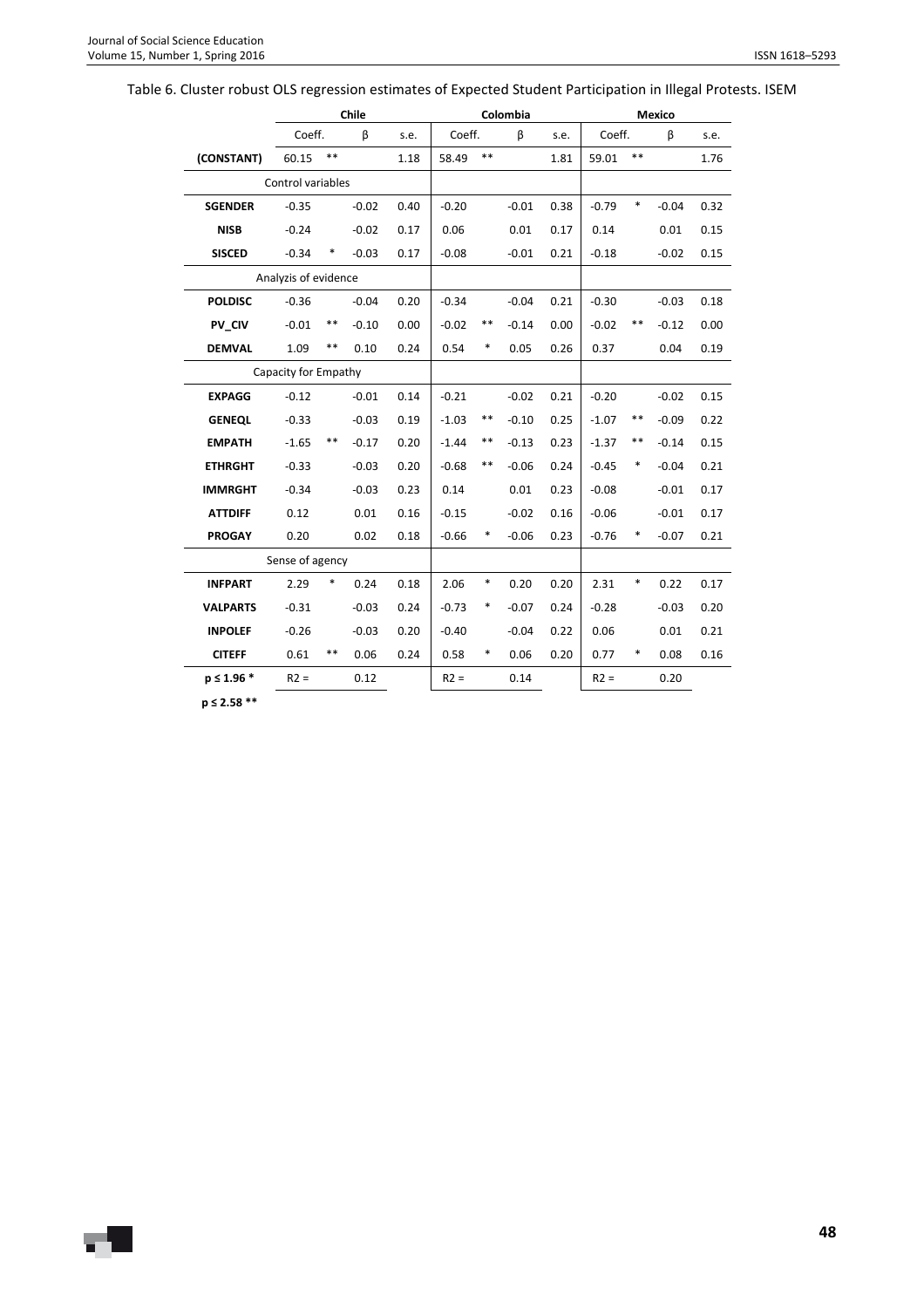| Table 7. Cluster robust OLS regression estimates of Expected Student Electoral Participation. ISEM |  |  |  |
|----------------------------------------------------------------------------------------------------|--|--|--|
|                                                                                                    |  |  |  |

|                 |                      |        | Chile   |      |                      |        | Colombia |      |         |       | Mexico  |      |
|-----------------|----------------------|--------|---------|------|----------------------|--------|----------|------|---------|-------|---------|------|
|                 | Coeff.               |        | β       | s.e. | Coeff.               |        | β        | s.e. | Coeff.  |       | β       | s.e. |
| (CONSTANT)      | 44.49                | $* *$  |         | 1.47 | 44.75                | $***$  |          | 1.34 | 44.51   | $***$ |         | 1.10 |
|                 |                      |        |         |      | Control variables    |        |          |      |         |       |         |      |
| <b>SGENDER</b>  | $-0.62$              |        | $-0.02$ | 0.42 | $-1.04$              | $***$  | $-0.06$  | 0.27 | $-0.68$ | $***$ | $-0.04$ | 0.26 |
| <b>NISB</b>     | 0.27                 |        | 0.02    | 0.24 | $-0.10$              |        | $-0.01$  | 0.13 | 0.02    |       | 0.00    | 0.14 |
| <b>SISCED</b>   | 0.49                 | *      | 0.03    | 0.24 | 0.05                 |        | 0.00     | 0.13 | 0.24    |       | 0.03    | 0.14 |
|                 |                      |        |         |      | Analyzis of evidence |        |          |      |         |       |         |      |
| <b>POLDISC</b>  | 0.36                 |        | 0.03    | 0.22 | $-0.05$              |        | $-0.01$  | 0.15 | $-0.05$ |       | 0.00    | 0.14 |
| PV CIV          | 0.01                 | $***$  | 0.07    | 0.00 | 0.02                 | $***$  | 0.16     | 0.00 | 0.02    | $***$ | 0.16    | 0.00 |
| <b>DEMVAL</b>   | $-0.17$              |        | $-0.01$ | 0.25 | 0.35                 |        | 0.04     | 0.21 | 0.71    | $***$ | 0.08    | 0.15 |
|                 | Capacity for Empathy |        |         |      |                      |        |          |      |         |       |         |      |
| <b>EXPAGG</b>   | $-0.42$              | $\ast$ | $-0.03$ | 0.19 | 0.18                 |        | 0.02     | 0.15 | 0.10    |       | 0.01    | 0.13 |
| <b>GENEQL</b>   | 0.73                 | $***$  | 0.06    | 0.27 | 0.78                 | **     | 0.08     | 0.22 | 0.59    | $***$ | 0.06    | 0.22 |
| <b>EMPATH</b>   | 0.38                 | $\ast$ | 0.03    | 0.18 | 0.25                 |        | 0.02     | 0.20 | 0.21    |       | 0.02    | 0.12 |
| <b>ETHRGHT</b>  | $-0.03$              |        | 0.00    | 0.24 | 0.79                 | **     | 0.08     | 0.22 | 0.82    | $***$ | 0.09    | 0.22 |
| <b>IMMRGHT</b>  | 0.31                 |        | 0.02    | 0.22 | 0.13                 |        | 0.01     | 0.15 | 0.34    | *     | 0.04    | 0.17 |
| <b>ATTDIFF</b>  | 0.07                 |        | 0.01    | 0.22 | 0.24                 |        | 0.03     | 0.17 | 0.38    | $***$ | 0.04    | 0.14 |
| <b>PROGAY</b>   | $-0.37$              | $***$  | $-0.03$ | 0.19 | $-0.10$              |        | $-0.01$  | 0.14 | 0.13    |       | 0.01    | 0.15 |
|                 | Sense of agency      |        |         |      |                      |        |          |      |         |       |         |      |
| <b>INFPART</b>  | 3.47                 | ∗      | 0.28    | 0.24 | 1.97                 | $\ast$ | 0.21     | 0.18 | 2.11    | *     | 0.23    | 0.20 |
| <b>VALPARTS</b> | 0.85                 | ∗      | 0.06    | 0.28 | 0.96                 | $\ast$ | 0.10     | 0.17 | 0.62    | *     | 0.07    | 0.14 |
| <b>INPOLEF</b>  | 2.18                 | $\ast$ | 0.18    | 0.25 | 1.05                 | $\ast$ | 0.11     | 0.20 | 0.89    | *     | 0.09    | 0.18 |
| <b>CITEFF</b>   | 0.30                 |        | 0.02    | 0.25 | 1.05                 | $\ast$ | 0.12     | 0.20 | 0.90    | *     | 0.10    | 0.19 |
| $p \le 1.96$ *  | $R2 =$               |        | 0.26    |      | $R2 =$               |        | 0.29     |      | $R2 =$  |       | 0.29    |      |
| $220 - 22$      |                      |        |         |      |                      |        |          |      |         |       |         |      |

**p ≤ 2.58 \*\***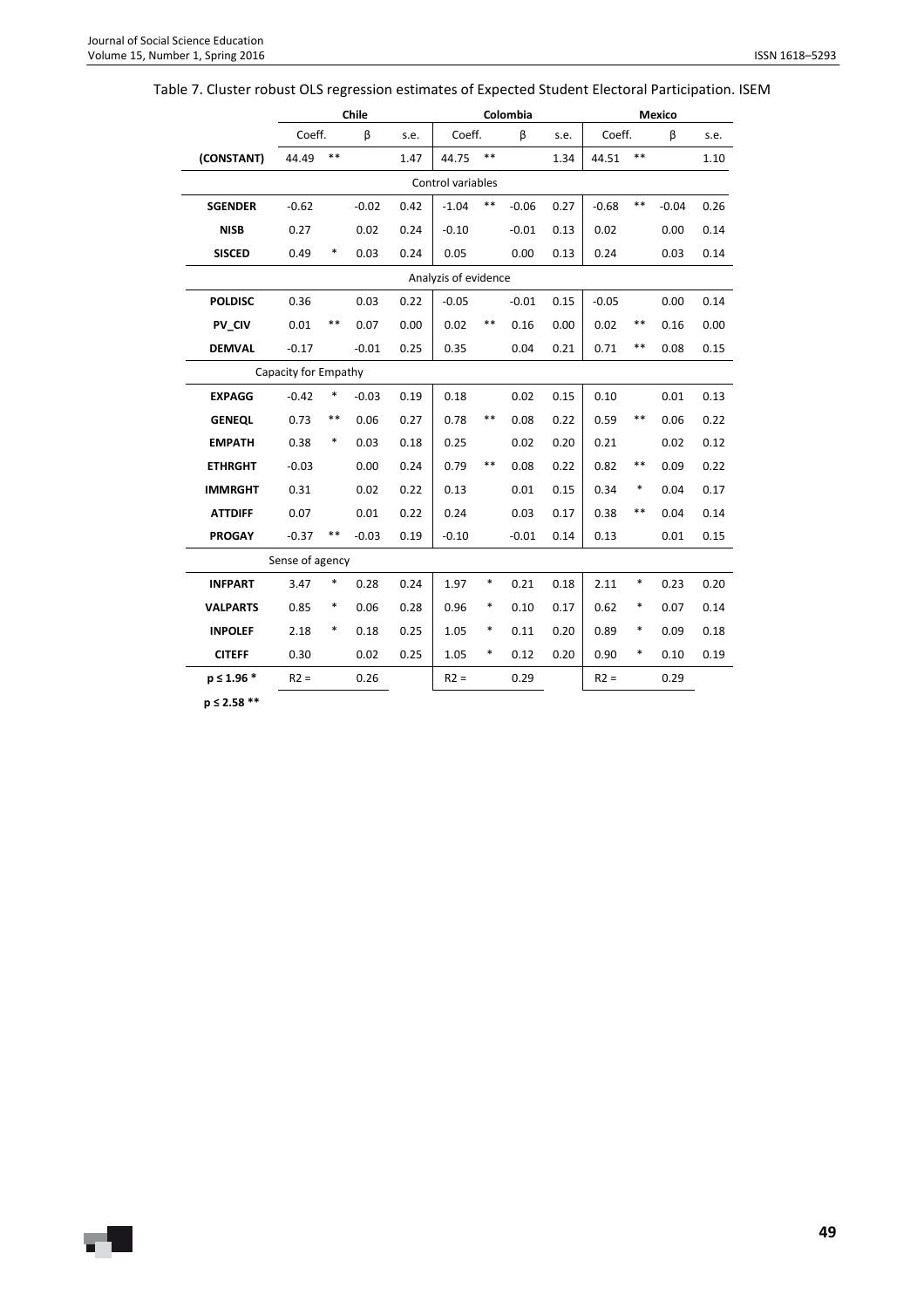|                 |                      |            | Chile   |      |          |        | Colombia |      |         |       | Mexico  |      |
|-----------------|----------------------|------------|---------|------|----------|--------|----------|------|---------|-------|---------|------|
|                 | Coeff.               |            | β       | s.e. | Coeff.   |        | β        | s.e. | Coeff.  |       | β       | s.e. |
| (CONSTANT)      | 429.46               | $**$       |         | 6.23 | 451.59   | $**$   |          | 5.49 | 440.40  | $* *$ |         | 4.87 |
|                 | Control variables    |            |         |      |          |        |          |      |         |       |         |      |
| <b>SGENDER</b>  | $-18.10$             | $***$      | $-0.11$ | 3.16 | $-3.12$  |        | $-0.02$  | 2.98 | $-3.94$ |       | $-0.02$ | 2.35 |
| <b>NISB</b>     | 21.48                | $***$      | 0.26    | 1.96 | 14.83    | $***$  | 0.20     | 1.63 | 15.58   | $***$ | 0.20    | 1.45 |
| <b>SISCED</b>   | 17.94                | $***$      | 0.18    | 1.61 | 7.82     | $***$  | 0.09     | 1.23 | 9.69    | $***$ | 0.13    | 1.22 |
|                 | Analyzis of evidence |            |         |      |          |        |          |      |         |       |         |      |
| <b>POLDISC</b>  | 5.89                 | $***$      | 0.07    | 1.41 | $-1.47$  |        | $-0.02$  | 1.21 | $-0.27$ |       | 0.00    | 1.32 |
| <b>DEMVAL</b>   | 6.61                 | $***$      | 0.07    | 1.80 | 6.06     | $***$  | 0.07     | 1.54 | 6.93    | $***$ | 0.09    | 1.32 |
|                 | Capacity for Empathy |            |         |      |          |        |          |      |         |       |         |      |
| <b>EXPAGG</b>   | 7.04                 | $\ast\ast$ | 0.08    | 0.99 | $-0.98$  |        | $-0.01$  | 1.32 | 1.87    |       | 0.02    | 1.20 |
| <b>GENEQL</b>   | 27.04                | $***$      | 0.32    | 1.50 | 26.27    | $***$  | 0.33     | 1.56 | 23.96   | $***$ | 0.27    | 1.76 |
| <b>EMPATH</b>   | 4.19                 | $***$      | 0.05    | 1.61 | 3.32     | $\ast$ | 0.04     | 1.40 | 6.25    | $***$ | 0.08    | 1.29 |
| <b>ETHRGHT</b>  | 6.29                 | $***$      | 0.07    | 1.48 | 7.97     | $***$  | 0.10     | 2.29 | 7.35    | $***$ | 0.09    | 1.41 |
| <b>IMMRGHT</b>  | $-6.07$              | $* *$      | $-0.07$ | 1.73 | $-6.92$  | $***$  | $-0.09$  | 1.57 | $-1.01$ |       | $-0.01$ | 1.43 |
| <b>ATTDIFF</b>  | $-2.09$              |            | $-0.02$ | 1.24 | 4.81     | $***$  | 0.06     | 1.23 | 5.03    | $***$ | 0.06    | 1.51 |
| <b>PROGAY</b>   | 6.50                 | $\ast$     | 0.08    | 1.29 | 7.11     | $\ast$ | 0.09     | 1.44 | 9.28    | *     | 0.11    | 1.24 |
|                 | Sense of agency      |            |         |      |          |        |          |      |         |       |         |      |
| <b>INFPART</b>  | $-11.07$             | *          | $-0.13$ | 1.64 | $-13.07$ | $\ast$ | $-0.16$  | 1.79 | $-9.65$ | *     | $-0.12$ | 1.45 |
| <b>VALPARTS</b> | 5.46                 | $\ast$     | 0.06    | 1.48 | 0.09     |        | 0.00     | 1.57 | 2.43    | $***$ | 0.03    | 1.19 |
| <b>INPOLEF</b>  | 8.01                 | $\ast$     | 0.10    | 1.75 | 7.69     | $\ast$ | 0.10     | 1.53 | 4.19    | *     | 0.05    | 1.39 |
| <b>CITEFF</b>   | $-5.12$              | $\ast$     | $-0.06$ | 1.49 | $-5.27$  | *      | $-0.07$  | 1.91 | $-8.73$ | *     | $-0.11$ | 1.38 |
| $p \le 1.96$ *  | $R2 =$               |            | 0.42    |      | $R2 =$   |        | 0.33     |      | $R2 =$  |       | 0.40    |      |

| Table 8. Cluster robust OLS regression estimates of Civic Knowledge. ISEM |
|---------------------------------------------------------------------------|
|---------------------------------------------------------------------------|

**p ≤ 2.58 \*\*** 

### **5 Discussion**

This study contributes to fill a gap in the literature, as in Latin America there is insufficient evidence on the variables related to different types of civic participation and civic knowledge (Schulz, et al., 2008). It is also important in the quest for understanding data obtained through standardized tests re-framing them into specific theoretical models in order to have a more comprehensive view of the variables involved in the determination of students's civic engagement.

The main finding of this study was related to a better fit of the ISEM, compared with the SCM for explaining the outcomes of expected participation and civic knowledge in all countries. In the ISEM, variables included in the sense of agency construct were the most important ones for predicting expected participation in legal protests and expected electoral participation.

In the SCM, trust in institutions was the most important variable for predicting students' expected participation in legal protests and electoral participation. Trust in institutions is a challenge that cannot only be undertaken by schools, because it involves multiple organisations (for example, health, welfare, environmental and human rights, governmental and non governmental organisations).

Interestingly, the Social Capital Model does provide emphasis in participation in social networking and linkages with committed individuals and to make participation something enjoyable, meaningful and achievable (participation in formal and informal social networks). It also posits that trust, which really falls within the affective dimension, is a powerful tool for fostering and predict future participation, which was also a finding in this research.

What these results seem to suggest, is that the affective dimensions of both models: Trust in the SCM: and Sense of Agency in the ISEM are the variables more closely related to participation in legal protests. This suggests that school practices should include activities that lead students to feel capable of addressing issues that affect their own lives and those of their colleagues and family, so that in the future, these self-efficacy beliefs could become a platform for their civic engagement. However, this does not allow to the conclusion that knowledge should be shelved; what it's really required, is to measure the kind of knowledge that results from reflection, perspective taking (consideration of the views of others), and informed debate. Therefore students not only require learning to participate democratically, but to democratically communicate, using reflective, argumentative and deliberative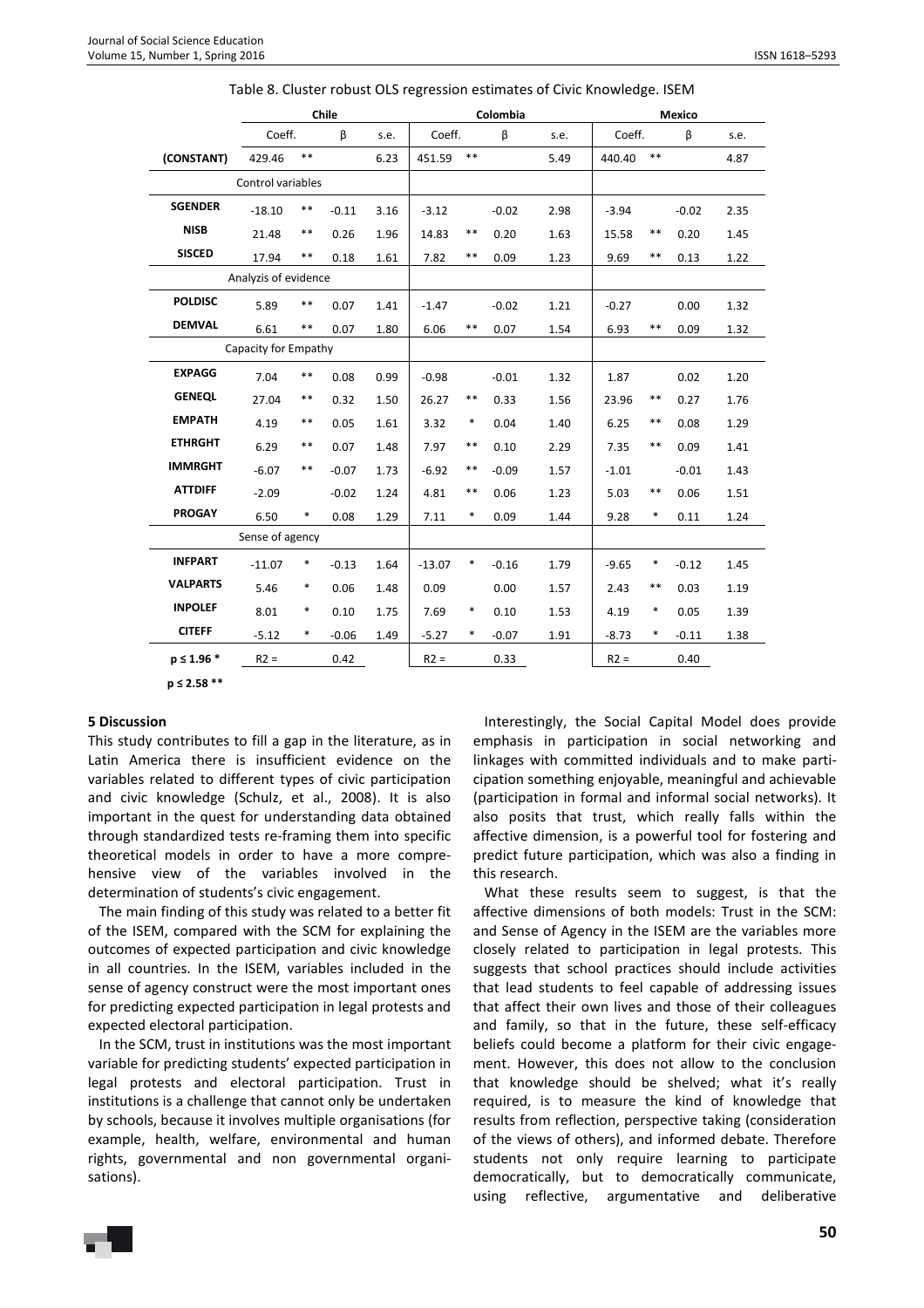capacities allowing emotions to support their involvement and commitment.

These findings are fundamental in designing educational policies and practices that effectively promote civic engagement in a way that could help today's students to create a more democratic and just society and learn mechanisms to effectively influence their communities, other than just get involved in social protests. As Sant (2014) mentions, for students, society is composed of those who want to be heard, and those – perhaps the politicians or to a wider extent, the status quo elites – who do not want to hear them. Hence, for students, participation in protests, wether legal or illegal, and other actions included in what could be called activism, become almost the only ways to ensure their voices are visible to others.

### **References**

Barr, D., Boulay, B., Selman, R.L., McCormick, R., Lowenstein, E., Gamse, B., Fine, M., & Leonard, B. (2015). A randomized controlled trial of professional development for interdisciplinary civic education: Impacts on Humanities teachers and their students. *Teachers College Record,* 117(2), 1-52.

Barr & Selman (2014). *Proposal submitted to the Spencer Foundation* – 10004748. Civics Measures.

Bourdieu, P. (1983). Ökonomisches Kapital, kulturelles Kapital, soziales Kapital (Economic capital, cultural capital, social capital). In: R.Kreckel (Ed.). *Soziale Ungleichheiten*. *Soziale Welt, Sonderheft* 2, 183-198. Goettingen: Otto Schartz & Company.

Bourdieu, P. (1984). *Die feinen Unterschiede. Kritik der gesellschaftlichen Urteilskraft.* (The subtle differences. Social Critique of the Judgment). Frankfurt/Main: Suhrkamp.

Caro, D. H., Sandoval-Hernández, A. and Lüdtke, O. (2014). Cultural, social, and economic capital constructs in international assessments: an evaluation using exploratory structural equation modeling. *School Effectiveness and School Improvement*, 25 (3), 433-450.

Coleman, J.S. (1985). Social Capital in the Creation of Human Capital. *American Journal of Sociology* 94, 95- 120.

Davies, I., Evans, M. & Peterson, A. (2013). Civic Activism, Engagement and Education: Issues and Trends. *Journal of Social Science Education* 13(4), 2-10.

Galston, W.A. (2001). Political knowledge, political engagement, and civic education. *Annual Reviews in Political Science*, 4, 217–234.

Galston, W.A. (2007). Civic knowledge, civic education, and civic engagement: A summary of recent research. *International Journal of Public Administration*, 30 (6), 623–642.

Krätke, S. (2001). Institutionelle Ordnung und soziales Kapital der Wirtschaftsregionen: Zur Bedeutung von Raumbindungen im Kontext der Globalisierung. (Institutional Order and Social Capital of Economic Regions: The Significance of Space Bonds in the Context of Globalization). *Geographische Zeitschrift,* 89 (2/3) 145- 165.

Marx, K. (1967). *Capital: A critique of political economy*, Vol. I. NY: International Publishers.

*Ministerio de Educación de Chile.* (2012). *Bases curriculares historia, geografía y ciencias sociales.* Retrieved from

http://www.docentemas.cl/docs/2014/Segundo%20Ciclo /Bases%20curriculares%20Historia%20Geografia%20y%2 0Ciencias%20Sociales-Decreto%20N439.pdf

O'Kane, D. (2015) *Social Capital, Social Capital, its Uses and Contradictions, and its Relevance to the West African Ebola Crisis of 2013 – 2015*. Retrieved from http://universityofmakeni.com/wordpress/wpcontent/uploads/OKane\_2015\_Social-Capital.pdf

Oser, F. K. & Veugelers, W. (2008), (Eds.). *Getting Involved*. Sensepublishers: Rotterdam, The Netherlands.

Patrick, J. J. (2002). Improving civic education in schools. *ERIC Clearinghouse for Social Studies/Social Science Education*. Retrieved from http://www.ericdigests.org/2003-3/civic.htm

Pattie, C., Seyd, P. & Whitely, P. (2003). Citizenship and Civic Engagement: Attitudes and Behavior in Britain. *Political Studies,* 51, 443-68.

Perliger, A., Canetti-Nisim, D., Pedahzur, A. (2006). Democratic Attitudes Among High- School Pupils: The role played by perceptions of class climate. *School Effectiveness and School Improvement*, 17(1), 119-140.

Pritzker, S. (2008). *Adolescent Political Behavior. Towards Increased Validity and Reliability of Measures.* Center for Social Development Washington University, Int. Louis. CSD Working Papers No. 08-32. Retrieved from http://csd.wustl.edu/publications/documents/wp08- 32.pdf

Putnam, R. (1993). *Making Democracy Work: Civic Traditions in Modern Italy*. Princeton NJ: Princeton University Press.

Putnam, R. (1995). Bowling alone: America's declining social capital. *Journal of Democracy,* Vol. 6 (1), 64-78.

Reimers, F. & Reimers, E. (2005). Educación para la ciudadanía y la democracia: políticas y programas en escuelas secundarias de América Latina y el Caribe*.* En: V. Espinola (Ed.). *Educación para la ciudadanía y la democracia para un mundo globalizado: una perspectiva comparativa*. Banco Interamericano de Desarrollo. Secretaria de Diálogo Regional de Política. Retrieved from

http://idbdocs.iadb.org/wsdocs/getdocument.aspx?docn um=679173